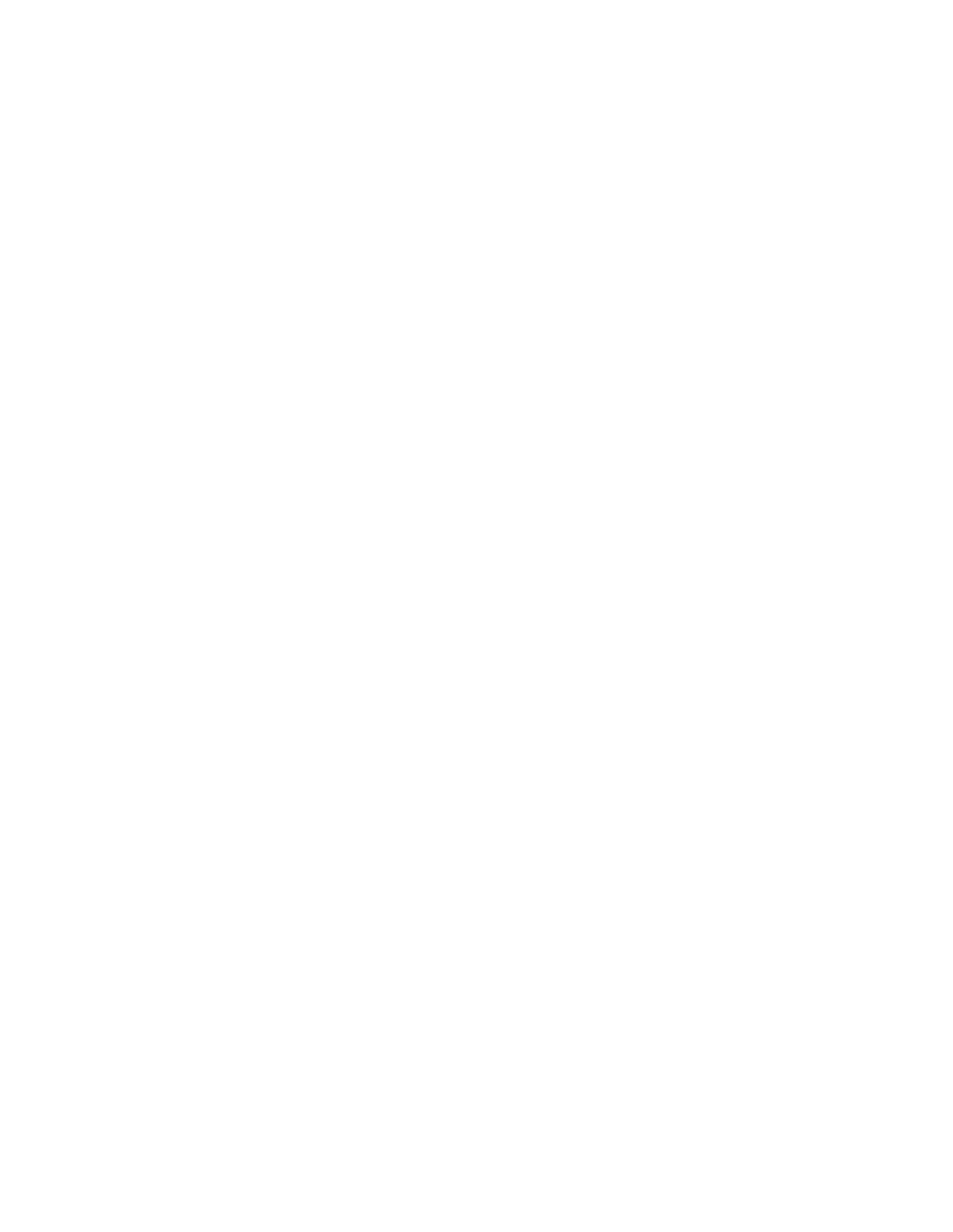#### **Introduction**

The European Neighbourhood Policy (ENP) was developed in 2004, with the goal of strengthening the prosperity, stability and security of all and avoiding the emergence of new dividing lines between EU countries and its neighbours. The idea of the ENP was revamped in 2008 with the launch of the Union for the Mediterranean (UfM); a multilateral partnership between the 27 EU countries and 16 Mediterranean partner countries from North Africa, the Middle East and the Balkans. The UfM (also known as the Barcelona Process) was launched when plans to create an autonomous Mediterranean Union, akin to the EU, were dropped (EC, 2012).

Demographic factors and pressures in both EU and ENP countries impinge on the realisation of the ENP and UfM goals. The latter include Algeria, Armenia, Azerbaijan, Belarus, Egypt, Georgia, Israel, Jordan, Lebanon, Libya, Moldova, Morocco, Occupied Palestinian Territory, Syria, Tunisia and Ukraine. ENP excludes Turkey because, contrary to ENP countries, it gained EU accession perspective in 1999 at the Helsinki European Council meeting (EC, 2012).

Population structures, pressures and future prospects in the two regions are quite different as the characteristics of demographic transition, such as timing and speed of decline of fertility and mortality rates, are quite different. Compared to EU countries, most ENP countries started experiencing declining fertility and mortality much later, during the 1990s, notably the south Mediterranean ENP countries (WHO, 2011; UN, 2011a; UN, 2012). As a result, ageing population structures currently characterise EU countries, while young age structures characterise many ENP countries.

Systematic and comparative research has been carried out on future population and development prospects for EU countries (e.g. Rees, *et al.*, 2012; Hilderink, 2004: Lutz and Scherbov, 2004), but it is absent for ENP countries. This paper aims to contribute to widening this kind of insight to EU neighbour countries by presenting and analysing population and development scenarios for ENP countries for the period 2010-2050. We start out by describing how the population and development scenarios were constructed and what each scenario actually entails. Then, we discuss the scenario results by focussing on (1) the implications for future population growth prospects at the level of the region and countries, (2) the implications for future shares of the working age population (15-64) and the elderly (65+) in the population. We conclude with a discussion about the plausibility of the scenario results in light of the political upheaval and transformations since 2010 (i.e. The Arab Spring).

Future prospects of these two age groups are of particular interest to the economy. The working age population determines the size of the potential labour force contributing to economic production and growth. An increase in the *share* of this group in the total population is potentially beneficial because if the size of this group increases then production and economic growth may benefit from increased availability of workers. A rise of the share of the working age population is considered a 'demographic dividend' to the economy, provided certain conditions are met. The share of the elderly is also of economic interest because, generally speaking, they may contribute to the economy indirectly through investments derived from their life-time accumulated wealth and savings, and, they are consumers of paid or subsidized old-age care (Mason and Lee, 2007; Lee and Mason, 2006; Mason 2005).

Our focus is on a subset of ENP countries, the ten geographically and culturally adjacent ENP countries Algeria, Egypt, Israel, Jordan, Lebanon, Libya, Morocco, Palestine (O.P.T.), Syria, Tunisia, and on Turkey. Turkey was included because it is a key player in the political arenas of the Mediterranean region and the Middle East, in cultural and economic sense its intertwined with neighbouring ENP countries, and it comprises of one of the largest populations in the region. Below, we refer to these 11 countries as SMCs (south Mediterranean countries).

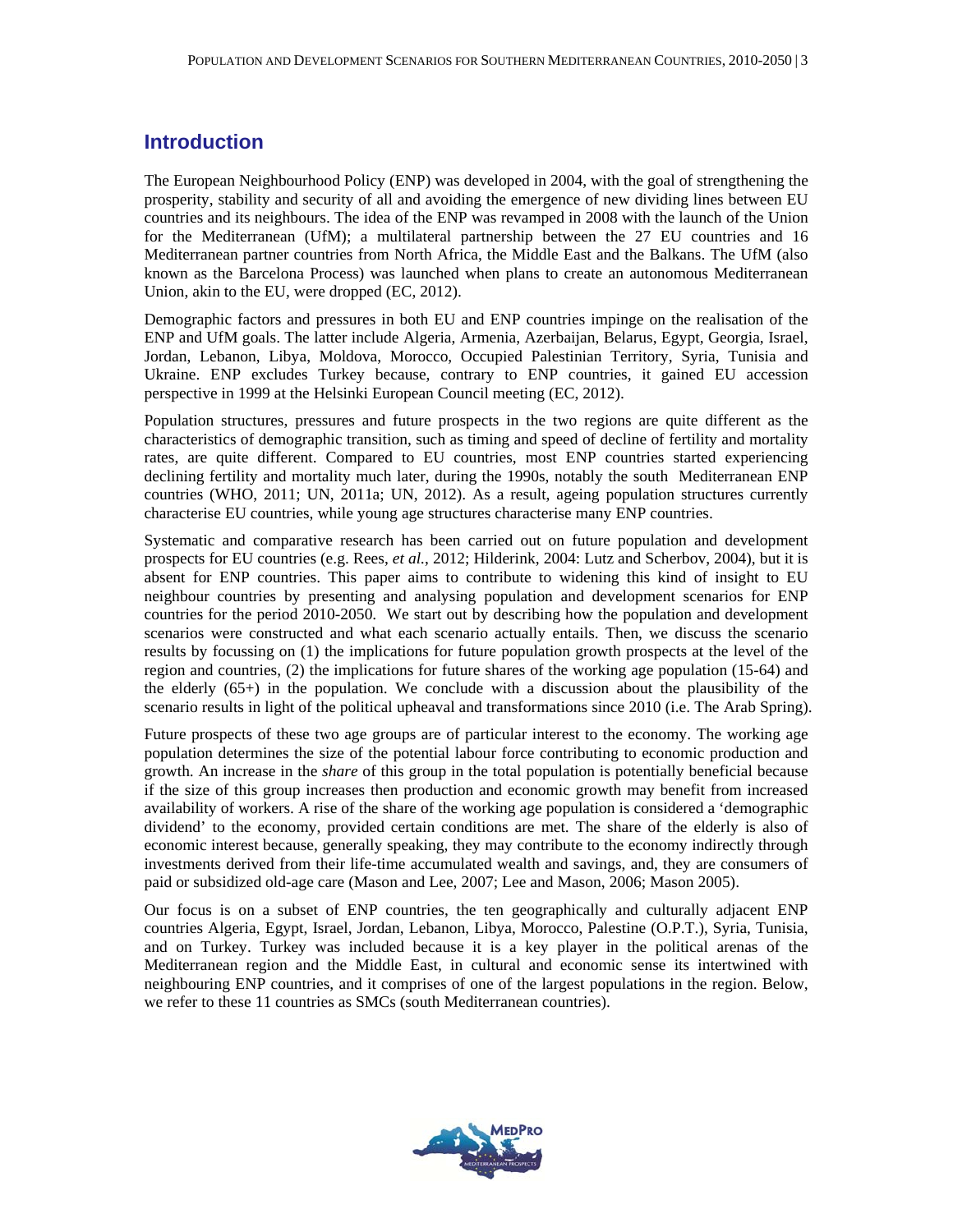### **Population scenarios**

A first step in the design of population scenarios was to identify the pillars of a framework for development scenarios which are later used to derive population scenarios. The MEDPRO project choose the following pillars to build a framework for development scenarios: (1) development of total wealth in SMCs, (2) development of political-economic cooperation between SMCs and EU countries, and (3) development trajectories are assumed to be either a success or a failure (Sessa, 2011; Ayadi and Sessa, 2011). The table below brings these pillars together shaping the contours of a broad framework for development scenarios. Different combinations lead to eight different development scenarios, which essentially should be interpreted as eight different visions about how the economicpolitical context of SMC countries might look like. However, working with eight different conceptualizations about the future is confusing and cumbersome to work with, assumptions were introduced to reduce the number of eligible scenarios from eight to four (i.e. S1 to S4 in Annex 1):

- a. Future increases in total wealth cannot co-exist or be achieved without interregional or regional cooperation.
- b. Future options of international cooperation are limited to two types: 1) cooperation with EU countries and the integration of SMCs into an expanding EU market, 2) the launch of an independent Pan-Arab political and economic system akin to the EU.
- c. SMCs either cooperate within a framework with EU countries, or in one with all other Arab League nations, not in both.

| re 1. Broad Trantenoru for population and development scenario |                |              |                   |  |
|----------------------------------------------------------------|----------------|--------------|-------------------|--|
|                                                                |                | Total wealth |                   |  |
|                                                                |                |              | Increase Decrease |  |
| EU-SMC cooperation                                             | <b>Success</b> |              |                   |  |
|                                                                |                |              |                   |  |

Meditteranean Alliance cooperation

Failure

Success <mark>S3</mark>

Failure | S4

*Table 1. Broad framework for population and development scenarios* 

The framework in Table 1 was then transformed into a two-dimensional framework (Figure 1) whereby each development scenario comprises a particular combination of characteristics in terms of developments in regional political cooperation and envisioned total wealth prospects. Development scenarios sketch broad and different kinds of future worlds in which demographic behaviour in terms of migration, fertility and mortality is likely differ, leading to different population growth trajectories. For practical reasons, the four scenarios were labelled providing a kind of 'identity' to each scenario. Contrary to the Business-As-Usual and stress scenarios, the integration and alliance scenarios are both, economically and politically speaking, favourable outlooks to the future.

*Figure 1. Derived framework for population and development scenarios (Adapted from Sessa, 2011)* 

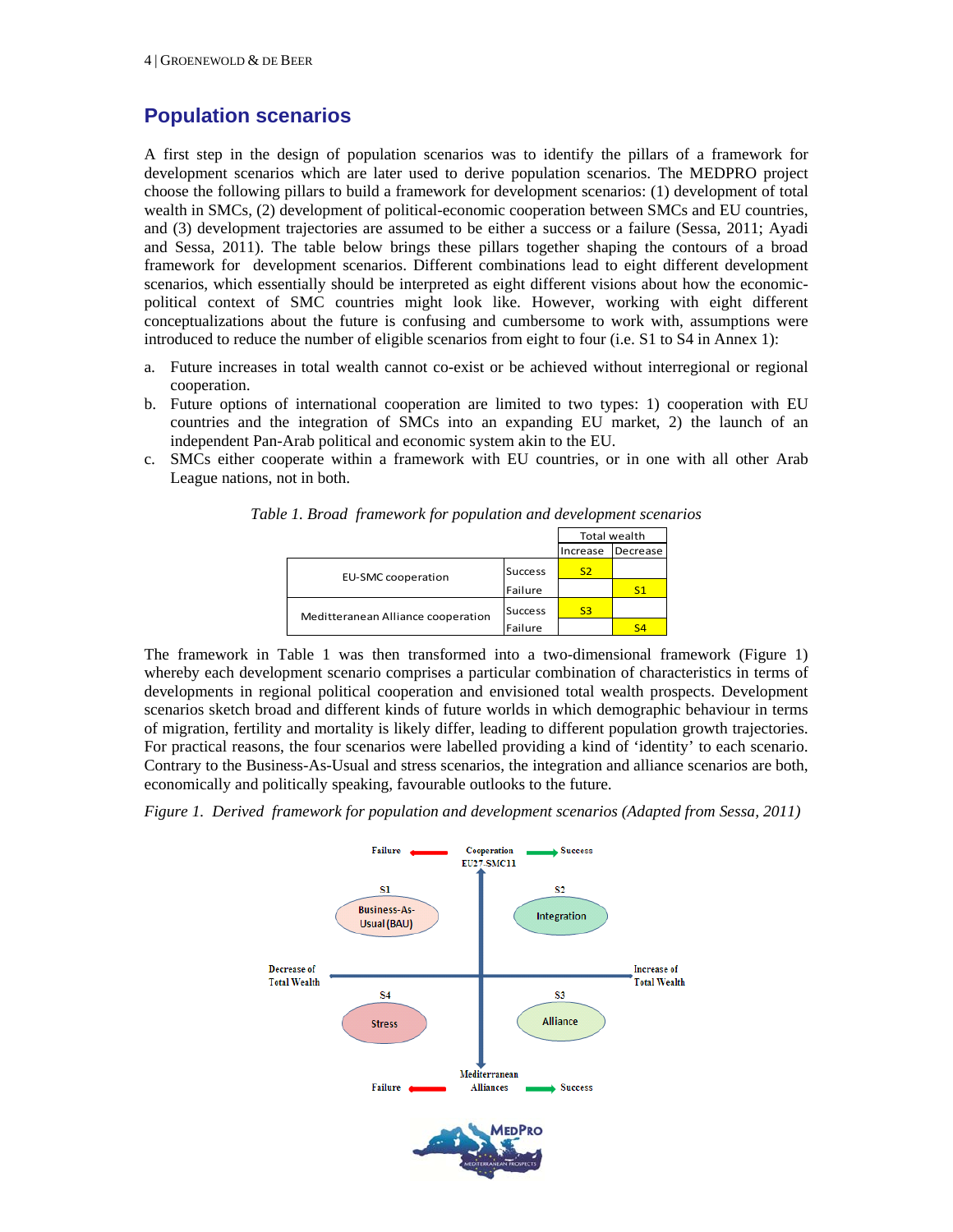Below storylines are presented describing the qualitative economic, political, and demographic characteristics and assumptions of four population and development scenarios, and we conclude with an overview table (Annex 1) showing the results of operationalizing these story-lines and assumptions. These were used to derive the population scenarios results proper for the period 2010-2050.

**Business-as-usual (BAU) scenario (S1)** sketches an *unfavourable* political and economic future that could be interpreted as an extrapolation of past trends. It assumes that the political upheavals and changes in various SMCs (e.g. Tunisia, Libya, Egypt, Syria) since 2010 as well as the EU financial crisis will settle at a development trajectory between 2015 and 2020 that could be interpreted as a repositioning on a trend line that would have emerged in the absence of these upheavals and changes. This means continuation of decrease in total wealth in populations resulting from a partial and *ad hoc* kind of SMC-EU cooperation that fails to develop firm action and collaboration regarding key political, security, economic, socio-cultural and environmental issues. The BAU scenario (S1) assumes that the EU also pays a price for not expanding EU-membership beyond the current 27 countries, i.e. in terms of foregoing certain economic and political benefits. Overall, the BAU scenario (S1) assumes that during the 2010-2050 period the economic influence of the EU in the Middle East continues to decline. On the political front, the scenario assumes that the Israel-Palestine conflict will not be resolved constraining economic growth and political stability in the region. From a long term perspective, this scenario assumes no breakthrough political, social, technological, and cultural changes (Ayadi & Sessa, 2012).

Also in terms of demographic behaviour no major changes are assumed to take place. Regarding international migration stocks and flows, the BAU scenario assumes that annual *net* numbers of migrants (i.e. number of immigrants minus emigrants) of countries for the period 2005-2010 remains more or less stable during the whole of the period 2010-2050, with the exception of the period 2010- 2015. The latter accounts for unexpected international migration flows resulting from the political upheaval during the 2010-2012 period (Arab Spring). For those years we expect that numbers emigrating in a number of countries will be higher than anticipated. The *net* numbers of migrants that we used in our population scenario projections are based on figures compiled by the UN Population Division (UN, 2011a). Regarding future fertility levels, the BAU scenario assumes that the observed past changes in fertility rates in most SMCs will continue, but the speed of the change will differ by country, depending on past rates of change. Thus, fertility rates for some countries will decline even further, while rates of other countries may increase. The decline will be less rapid than, for instance, in the integration scenario (S2), because it will take more time before institutions (men, kinship group, community) will have lowered family size preferences and individual women gain more freedom to decide about the number of children to have. However, it is expected that, by 2050, at the level of the SMC region, the average of country-specific fertility rates will have settled at replacement level. This means that, on average, women in SMCs are expected to give birth to 2.1 children during their reproductive life so that, after accounting for mortality risks, each mother will just be replaced by a daughter who also will become a mother and survive at least up to the end of her reproductive life at about age 50. This scenario assumes that observed past improvements in life expectancy at birth for each individual country will continue but at a pace that is dependent on the level currently attained and the pace with which life expectancy improved since 1990. The BAU scenario assumes that differences between countries regarding fertility, mortality and migration rates remain intact.

**Integration scenario (S2)** describes a *very favourable* political and economic future. EU-SMC cooperation is assumed to improve significantly so that by 2050 the EU-27 market has expanded to include the 11 SMCs, becoming EU-38. This market is highly integrated at political, economic, social and military levels, where total wealth increased markedly, and where incidence and prevalence of poverty in SMCs is comparable to the average EU level. Because of institutional and governance adaptations in SMC economies it takes up to 2030 before these countries match economic growth rates of EU countries. In this vision of the future, the Palestinian-Israeli conflict is resolved by 2020 providing an extra impetus to economic growth and cultural tolerance. By 2050, the EU-38 has become one of the three key economic and political powers in the world, alongside the USA and China (Ayadi & Sessa, 2011).

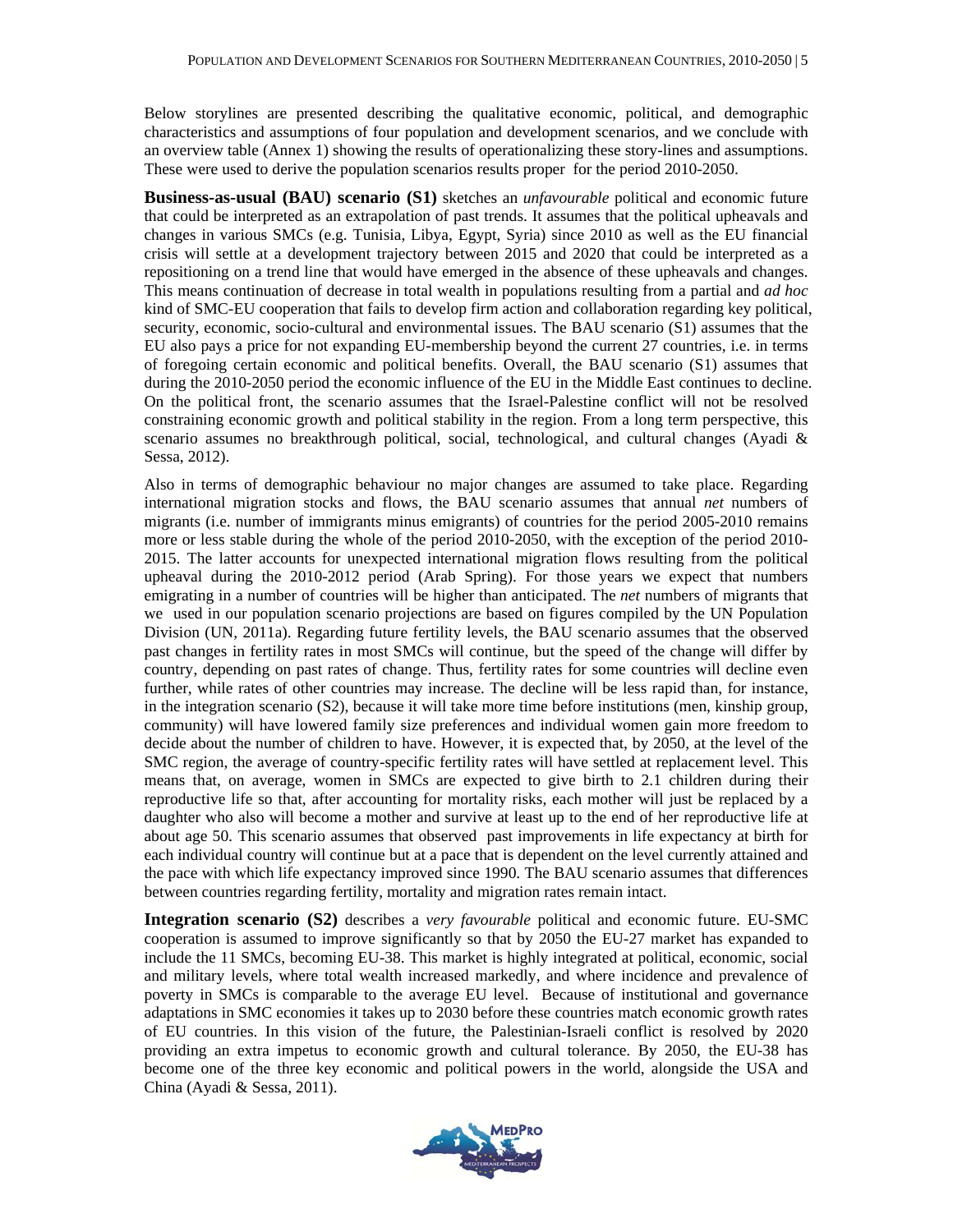Such a development context is likely to be associated with different type of demographic behaviour than in other scenarios. In the first phase of economic growth (2010-2030) it is expected that emigration from SMCs to the EU will increase because labour demand in EU countries is increasing due to rapidly ageing working age populations, notably in southern EU member states. Furthermore, many of the SMC emigrants who work as contract labourers in the oil-producing Middle Eastern countries are expected to also migrate to EU countries because access to and stay in EU countries have become much easier and living conditions better. As a result, negative *net* numbers of migrants are expected to increase during the period 2010-2030 as emigrants from SMCs to the EU will outnumber immigrants and return migrants. In the second phase of economic growth (2030-2050), economies and welfare in SMCs have reached full development. Potential emigrants find it now easier to secure attractive income-earning opportunities in their own country while return migration will become more important, including children of first- generation emigrants who were born in EU countries of destination. As costs of international travel relative to total income decrease in this scenario, temporary short-term and circular types of migration will be on the increase too. The overall net result is that during the 2030-2050 period, all SMCs currently having negative net migration numbers (i.e. emigration being higher than immigration) will experience their negative net migration numbers turning into positive ones.

In an EU-38 setting it is expected that intercultural contact with EU citizens increases and that EU rules and regulations regarding equality and equal opportunities of men and women are adopted in SMCs. Overall, the status and decision-making power of women is expected to increase considerably in this scenario which is assumed to fertility rates declining more rapidly than in the BAU scenario (S1), leading to rates resembling the currently observed low levels in EU-27 countries, which currently is 1.5 children. It is expected that, as time goes by, similar economic, social, cultural and psychosocial factors underlying the European fertility decline will affect fertility levels in SMCs. For instance, larger numbers of women in the SMC will successfully participate in the education system, leading to higher levels of educational attainment leading to gains decision-making power regarding personal aspirations (e.g. number of children, timing and spacing of births, labour force participation and employment careers), household and community matters (participation in councils, local governments). Furthermore, it is expected that 'individualism' becomes more widespread in SMCs so that an increasing number of women have the number of children they want. Also, women in SMCs will be increasingly called upon to participate in the labour market to cope with local labour shortages resulting from economic development and growth. It is therefore expected that women in SMCs, notably those with the right diplomas, will have opportunities to work in Europe and will increasingly make use of that opportunity. Overall, the educational attainment increases of women are expected to lead to an irreversible increase of female labour force participation (i.e. paid work outside the home and overseas) which competes with childbearing and rearing, eventually resulting in lower fertility aspirations and low fertility rates. Another fertility reducing effect in this high economic growth scenario comes from expected improvements in health infrastructure in SMCs. Such improvements are expected to lead to a further reduction in levels of unmet need for family planning services.

This economic growth scenario will also have a net positive effect on the health and mortality conditions of people in SMCs as the availability, access and affordability of health services shall eventually be at par with the average EU level. Pre- and post natal care, immunization of children, child care practices of mothers (partly due to increases in educational attainment levels) will significantly improve, leading to much lower infant and child mortality rates and higher life expectancies. However, this scenario also perceives a negative development as unhealthy westernstyle food habits and lifestyles will be increasingly adopted in the region, leading to further increases in obesity (among adults as well as children) and related welfare diseases and higher risks of mortality at intermediate and higher ages. The expected net effect is that the pace with which life expectancy the SMCs increases in this scenario will be higher than in the BAU- (S1) and stress (S4) scenarios, but lower than in the alliance scenario (S3).

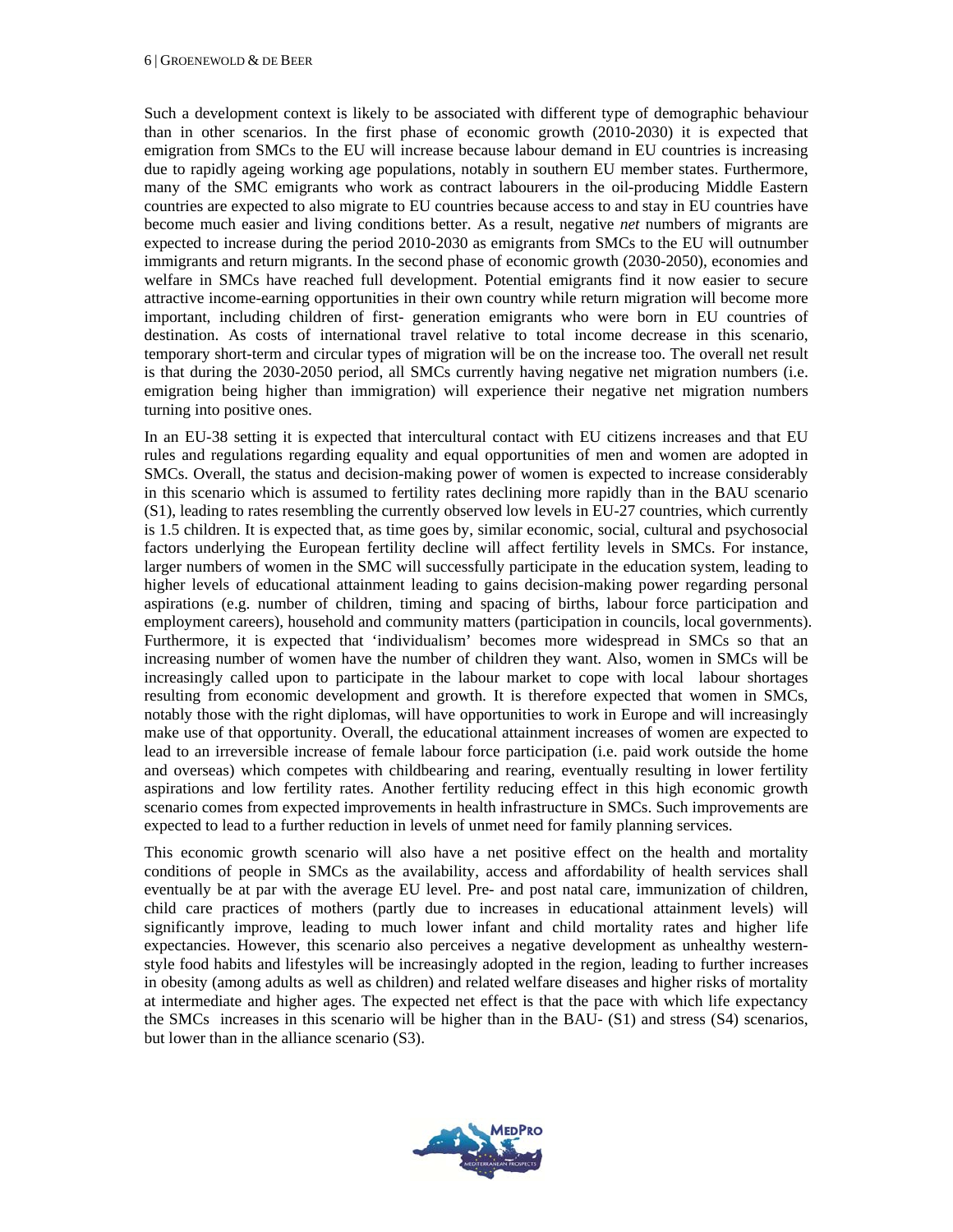As compared to the BAU and stress scenarios (S1 and S4), the integration scenario (S2) is a kind of 'convergence scenario' in that it assumes that differences between countries regarding fertility, mortality and migration rates will eventually have disappeared by 2050.

**Alliance scenario (S3)** also sketches a *favourable* economic and political future context. SMCs will increase their collaboration and expand to include other countries in the Middle East (e.g. Iraq, Yemen, Saudi Arabia, and Sudan) and form one large Pan-Arab common market, akin to the EU. Turkey though is assumed to join the EU. Due to their geographic proximity a strategic alliance is formed between the EU and Pan-Arabic markets to ensure that the two adjacent and independent markets are connected in an efficient and effective manner, contributing to economic prosperity and political stability in both regions. Thus, economic and political interaction and development is first and foremost taking place between countries *within* the two regional markets. According to this scenario, the Israeli-Palestinian conflict is also assumed to be resolved removing a major barrier to internal (south-south) market cooperation. Eventually, the Mediterranean region emerges as a peaceful and inspiring meeting and business place of people living in two adjacent regional markets. The EU and Pan-Arab markets collaborate, in particular on some key issues such as security and quality of environmental resources. However, development of an independent and effective Pan-Arab economy and political system takes time so that economic benefits in terms of total wealth increases are expected at a later stage in the period 2010-2050 than according to the integration scenario (S2). This scenario envisages a multi-polar global market with several economic regions competing and with no particular region dominating (Ayadi & Sessa, 2011).

As economies grow and the movement of people and goods within the two newly established market areas becomes easier, it is expected that net negative migration of many SMCs increase as working in the Gulf States becomes easier. These volumes are expected to level off during the period 2015-2030 as growing SMC economies increasingly provide job-opportunities to their own citizens. Similar to the integration scenario (S2), the economic growth process in SMC takes time to gain momentum and success so that this scenario foresees that negative net migration numbers, as a result of declining numbers of emigrants and increasing numbers of immigrants, will gradually turn into positive net numbers of migration by 2030 and later. By 2050 this process will result in a situation whereby numbers emigrating and immigrating will balance so that the net numbers of migrants is zero. Thus, the orientation of migrants in this scenario is primarily towards labour markets in the Arab region and not towards EU or elsewhere as in the integration scenario (S2). In this scenario it is also expected that most long-term refugees will have managed to establish a new life in their host country and have integrated into these societies.

There are two main forces at play determining future trends in fertility according to this scenario. On the one hand economic growth is expected to lead to major improvements in availability and access to health services. This will have a fertility reducing effect as, similar to the situation in the integration scenario (S2), levels of unmet need for family planning; around 10% in many SMCs (UN, 2012), are expected to reduce to 0%. On the other hand, western-style individualism will have much less of an effect on the lives of people in SMCs than in the integration scenario (S2). Traditional family norms and values will remain intact and the influence of the larger social group and concomitant control mechanisms will lead to family size preferences that are, on average, somewhat higher than in the integration scenario (S2). However, such traditions are under pressure as the labour market in this scenario will increasingly expect women to participate and this will stimulate governments to encourage parents to invest in the education of their daughters, eventually leading to higher levels of educational attainment and occupational skills among women (and men). As a result current very low labour force participation rates of women are expected to increase significantly. The net effect of both forces is believed to be that fertility levels will decline, but the speed of decline will be slower than according to the integration scenario (S2) so that, by 2050, fertility levels will have settled to a higher level than in the integration scenario (S2).

Health status and life expectancy improvements are expected to be better in than the integration scenario (S2) implying a higher annual rate of change in life expectancy than in the integration scenario (S2). Main reason for this assumption is that western-type lifestyles and health behaviour will

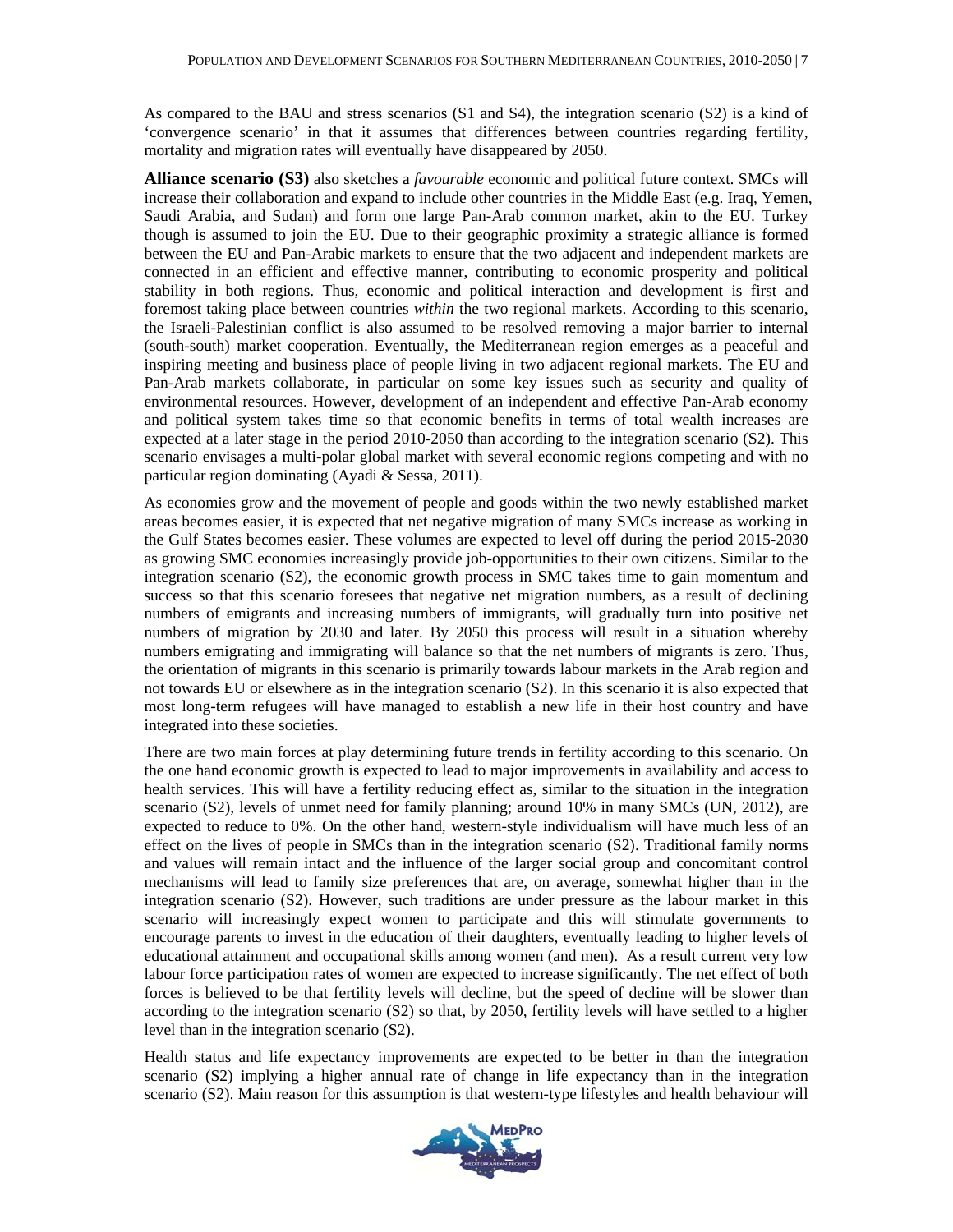have less of a chance of being adopted due to the presence of a strong tradition of social control over how individuals behave. Thus, individualism will have far less chance of developing so that adverse western-style lifestyles, such as food and lifestyle habits detrimental to health, will occur less than in the integration scenario (S2). Overall, and in contrast to the situation in the integration scenario (S2), individuals will remain more embedded in their social group and receive more protection in situations of stress, ill-health and need.

Similar to the integration scenario (S2), and contrary to the BAU and stress scenarios (S1 and S4) country-specific values of indicators of fertility and mortality in this alliance scenario (S3) are assumed to converge to some average regional level value.

**Stress scenario (S4)** is a *worst-case* scenario regarding economic and political development in the Arab world. The Mediterranean Sea is perceived as the dividing line between two opposing and competing cultures, i.e. the European vis-à-vis the Arab cultures. Within the Arab region, the Israeli-Palestinian conflict lingers on, hampering economic development and political cooperation within the region. Although inhabitants of SMCs pay the highest price in terms of decreasing prosperity, security and well-being, people in adjacent EU countries will also be affected by negative economic and political spill-over effects in the medium and long run. Factories, firms and small shops in SMCs find it increasingly difficult to make a profit and pay their staff. The mismatch between government expenditures and income becomes greater so that, eventually, governments have to lay off staff. As government institutions employ a relatively large share of the labour force, unemployment rates increase dramatically, notably among young adults, leading to political unrest and foreign investors becoming more hesitant to invest in SMCs. Eventually, political stability in the region is at stake and new conflicts arise that cannot adequately be dealt with by the governments and elite groups. This scenario essentially describes a future with increased poverty, political instability and insecurity, natural resource depletion and pollution, and social and ethnic thrive (Ayadi & Sessa, 2011).

In such a future context, households find it increasingly difficult to cope with poverty. In spite of the restricted access to EU countries and Gulf States, many unemployed citizens, mainly men, choose to leave the country in search of income overseas to support to their families and relatives back home. Many emigrants will therefore enter the EU and Gulf State countries as illegal immigrants where they become exploited and have to live as outcasts. As this will not go unnoticed by the media in the EU, the general attitude towards immigrants in the EU will become even more negative than it is today. In spite of the limited prospects many emigrants have abroad, poverty at home means that many people are forced to migrate to other countries. During the period 2010-2050 the stress scenario (S4) foresees that annual net migration numbers will hover at very high negative numbers as emigrants and by far outnumber immigrants and return migrants. Only a sub-group of well-educated SMC citizens find ways to overcome restrictive entry measures (e.g. for the EU, Gulf States, the US, and Far East) and, through internet contact, find attractive jobs abroad (the brain drain). These persons find employment because the ageing EU labour market provides openings to well-educated and skilled immigrants from outside the EU. In the stress scenario (S4) the situation in SMCs has become such that emigrants do not want to return and do their utmost to reunite with their family by letting them immigrate too in destination countries. The (negative) net number of international migrants rises to historical highs in SMCs during the period 2010-2050.

The deterioration of SMC economies results in more impoverished health services, including the availability and access to family planning services. Having many children becomes a great burden in terms of cost, leading to fewer births in some families than desired. However, in other families fertility levels increase because access to family planning services decreases as costs (user fees) increase. In terms of underlying factors, negative economic growth is, generally speaking, detrimental to female labour force participation and wages, resulting in more women staying at home, losing decisionmaking power and independence, leading to a higher number of children than anticipated. In a similar way, parents tend to invest less in educating their daughters if poverty strikes in the household, leading to higher fertility rates. Overall, the stress scenario (S4) foresees that the long-term net effect of poor macro-economic and political performance is that fertility decline in some SMCs will halt or even increase during the 2010-2050 period and that, at the aggregate level of the SMC region, the fertility

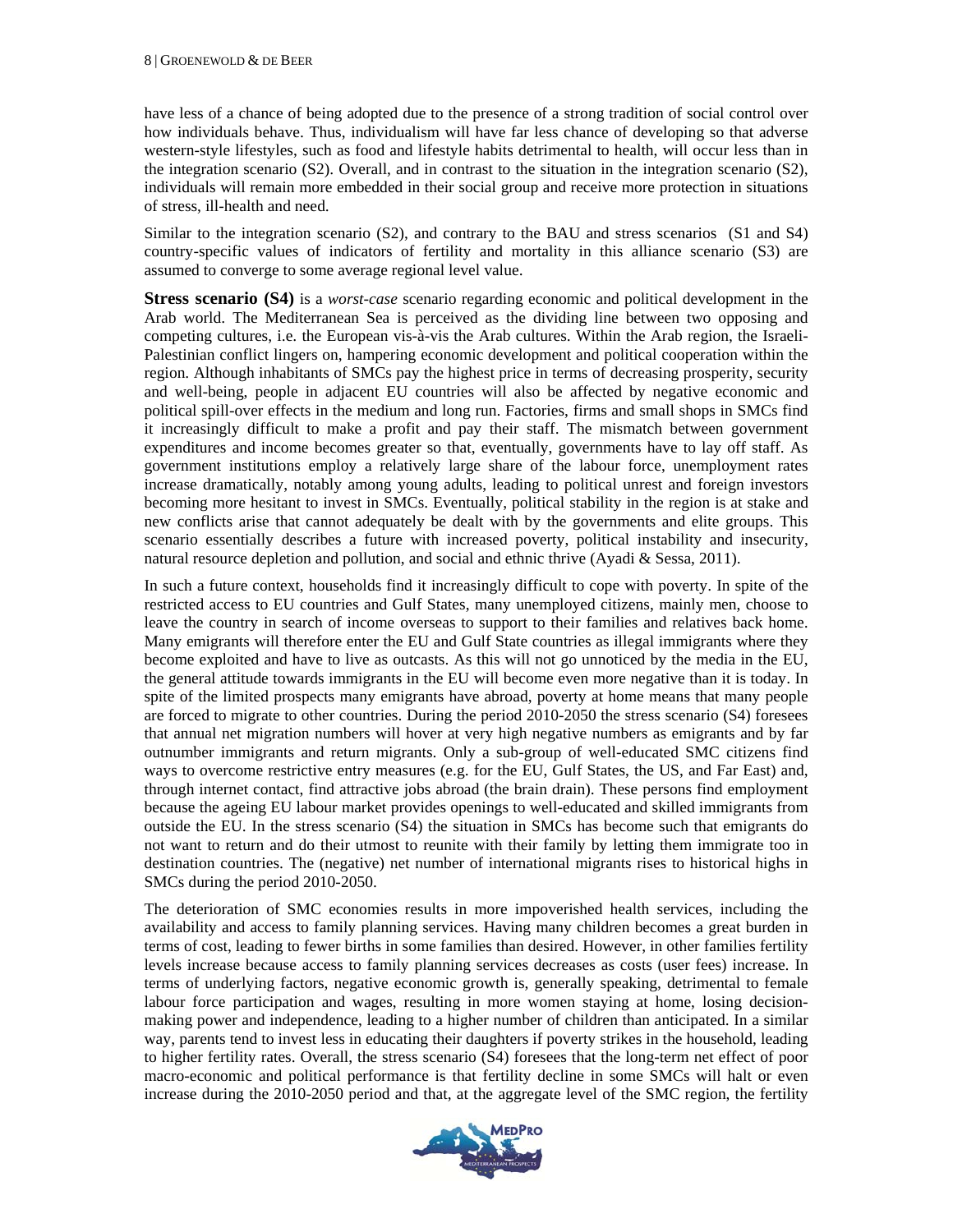level settles at levels above replacement level fertility. Of all scenarios, the decline in country-specific fertility levels is least and eventually settles at higher levels in 2050 than according to the other scenarios.

The detrimental macro economic and political trend implies that health infrastructure increasingly becomes disrupted. Furthermore, large-scale emigration means that in certain places social group support systems break down and communities disintegrate, leading to increased poverty levels in urban and rural areas. Deteriorating living conditions may result in higher infection rates and disease prevalence among vulnerable groups, such as pregnant women and children. At the macro level this development may translate into higher maternal mortality rates and higher childhood mortality rates, leading to life expectancies that increase less or even decrease. However, in times of stress, people flock together and provide support to each other. In SMCs this situation is expected to provide an impetus and revival of existing social support systems among members of the same descent group, clans, neighbourhoods, etc., which will have a positive effect on mortality rates in vulnerable groups. The stress scenario (S4) foresees that the net effect of these expectations is that life expectancies, at the level of the nation, will still increase, but at a much slower pace than in the other three scenarios.

The above story lines and assumptions were operationalized, and these are summarized in Annex 1.

#### **Data**

Base-line age-sex data of SMCs and data required for the formulation of assumptions about future rates of fertility, mortality and migration (Annex 1) were obtained from databases of National Statistical Offices of SMCs, UN Population Division (UN, 2011a), World Health Organisation (Health statistics and health information systems) (WHO, 2011), and from the UN Global Migration Database (version 0.3.6) (UN, 2011b). For an explanation of the projection methodology, see Groenewold *et al.*  (2012).

#### **Regional and national population scenarios**

Table 3 and Figure 2 show that populations in SMCs are expected to grow from 280 million in 2010 to a figure between about 395 (S4) and 426 (S3) in 2050. In the short term (2010-2030) SMC populations are expected to grow with a figure between 69 (S4) and 83 (S3) million. Conversely, during that period EU27 populations are expected to grow with about 21 million (Eurostat, 2012). In the long term (2030-2050) though another 48 to 62 million persons will be added to SMC populations while only 4 million will be added to EU27 populations. In the coming 10 years the population in the SMC region is expected to grow with a number between 39 million and 43 million, depending on the scenario.

Table 5 shows that SMCs differ markedly in population size and population growth rates and that regional population growth is predominantly determined by growth in the largest two countries, Egypt and Turkey. There, in 2010, about 81 and 73 million people lived, respectively, comprising 55% of the population in the region. At the level of the region, the effect of the assumptions of the alliance scenario (S3) lead to the highest population growth, while at the level of the country, different scenarios lead to highest population growth. For instance, in the case of Lebanon it is the integration scenario (S2) leading to highest population growth while for Libya and the Occupied Palestinian Territory it is the BAU scenario (S1).

Expected population growth in Egypt is the highest in the region. Depending on the scenario, Egypt's population will increase between 2010 and 2050 with a figure between 44 and 53 million persons. Stress scenario (S4) has the most severe effects on population growth in Lebanon. Lebanon currently already has a low and below replacement fertility level (TFR about 1.8 in 2005). Although fertility in Lebanon is expected to increase to replacement level fertility during the period 2010-2050, the effect of large-scale emigration in the stress scenario (S4) will more than cancel out the increase in births leading to an expected decline in the population from 4.2 million in 2010 to about 2.8 million during the 2045-2050 period. Israel is the only other country for which population size will also decline in the stress scenario (S4), as a result of the assumed high level of out-migration and very low level of immigration.

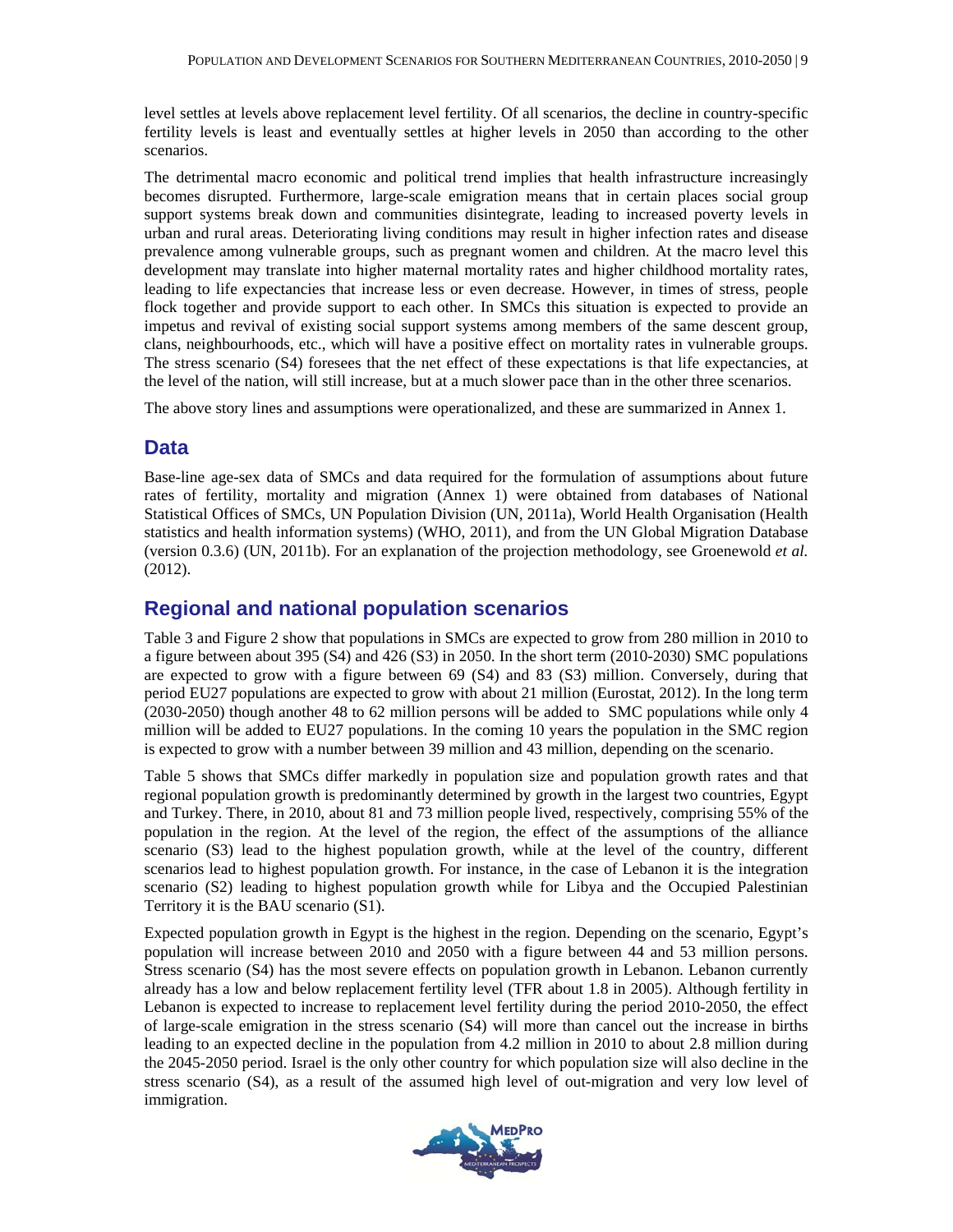|         | 2010  | 2020  |                |                |       | 2030  |                |                | 2050           |                |       |                |                |                |                |       |
|---------|-------|-------|----------------|----------------|-------|-------|----------------|----------------|----------------|----------------|-------|----------------|----------------|----------------|----------------|-------|
|         |       | S1    | S <sub>2</sub> | S <sub>3</sub> | S4    | UN    | S <sub>1</sub> | S <sub>2</sub> | S <sub>3</sub> | S <sub>4</sub> | UN    | S <sub>1</sub> | S <sub>2</sub> | S <sub>3</sub> | S <sub>4</sub> | UN    |
| Algeria | 35,5  | 41,0  | 40,6           | 41,0           | 40,6  | 40,6  | 45,3           | 44,3           | 45,4           | 43,8           | 44,0  | 51,6           | 50,3           | 52,3           | 48,1           | 48,2  |
| Egypt   | 81,1  | 95,9  | 94,9           | 95,8           | 95,2  | 95,7  | 109,3          | 106,6          | 109,3          | 107,3          | 108,0 | 133,5          | 125,7          | 132,2          | 130,7          | 126,9 |
| Israel  | 7,4   | 8,5   | 8,6            | 8,5            | 8,0   | 8,9   | 9,6            | 10,3           | 9,9            | 7,9            | 10,2  | 11,7           | 13,4           | 11,8           | 7,2            | 12,7  |
| Jordan  | 6,2   | 7,7   | 7,5            | 7,6            | 7,3   | 7,4   | 9,2            | 8,8            | 9,1            | 8,0            | 8,5   | 12,0           | 11,9           | 11,7           | 9,0            | 10,1  |
| Lebanon | 4,2   | 4,6   | 4,8            | 4,8            | 4,4   | 4,6   | 4,9            | 5,6            | 5,4            | 4,0            | 4,8   | 5,0            | 7,1            | 6,1            | 2,8            | 4,9   |
| Libya   | 6,4   | 7,2   | 7,1            | 7,2            | 6,9   | 7,1   | 8,0            | 7,3            | 7,8            | 7,0            | 7,9   | 9,7            | 8,6            | 8,9            | 6,9            | 9,1   |
| Morocco | 31,9  | 35,6  | 35,0           | 35,7           | 35,4  | 35,5  | 38,7           | 37,1           | 39,0           | 37,9           | 38,0  | 42,7           | 41,5           | 44,3           | 40,5           | 40,6  |
| O.P.T.  | 4,0   | 5,5   | 5,4            | 5,5            | 5,2   | 5,3   | 7,2            | 6,8            | 7,0            | 6,2            | 6,8   | 10,8           | 9,9            | 9,8            | 8,5            | 9,8   |
| Syria   | 20,4  | 24,8  | 24,5           | 24,7           | 24,4  | 24,3  | 29,7           | 28,4           | 29,2           | 28,2           | 28,2  | 38,4           | 35,1           | 36,4           | 35,1           | 34,0  |
| Tunisia | 10,5  | 11,5  | 11,5           | 11,5           | 11,3  | 11,7  | 12,3           | 12,0           | 12,4           | 11,7           | 12,4  | 13,2           | 13,0           | 13,4           | 11,6           | 13,2  |
| Turkey  | 72,8  | 80,9  | 80,6           | 81,1           | 80,7  | 81,8  | 87,7           | 86,6           | 88,3           | 87,0           | 88,1  | 96,1           | 92,5           | 98,4           | 95,3           | 95,6  |
| Total   | 280,4 | 323,3 | 320,6          | 323,5          | 319,5 | 322,8 | 362,0          | 353,9          | 362,8          | 348,9          | 356,9 | 424,5          | 409,0          | 425,2          | 395,8          | 405,2 |

*Table 3. Population estimates by development scenario (S1-S4), and UN estimates (millions)* 

*Figure 2. Regional population growth by development scenario (S1-S4), UN estimate, and EU-27 population growth* 



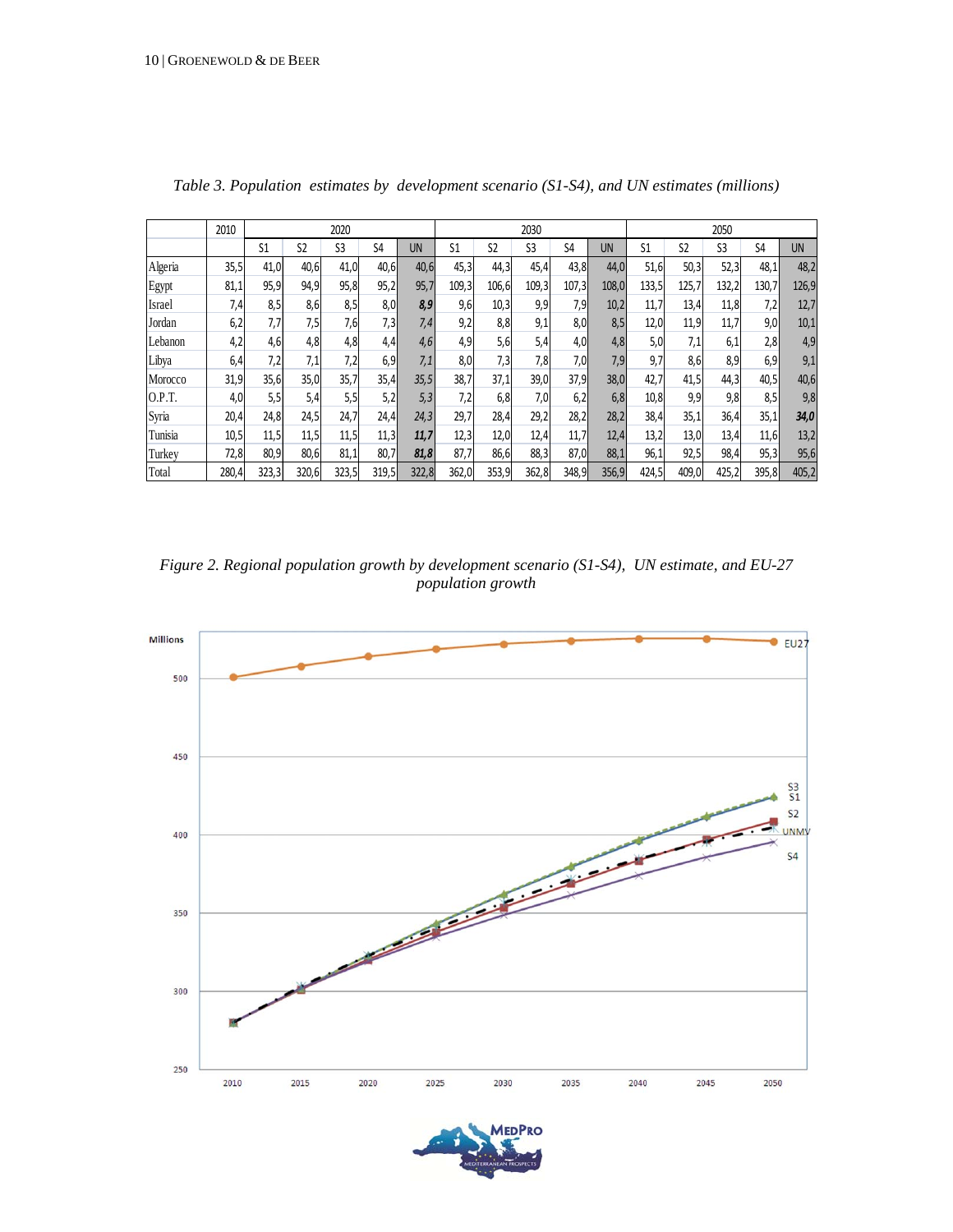The figures in Annex 2 show how 2010 age structures are expected to change over a 40-year period, should one of the four development scenarios unfold. The current age-sex pyramids of SMCs have quite different shapes reflecting different stages of demographic transition. The typical 'pyramid' shape of several SMCs, with large proportions of the total population in the youngest age-groups, imply a large *population momentum*, notably in Palestine and Egypt. This means that even if future fertility rates in the youngest cohorts of women are much lower than they are today, the sheer size of these young cohorts will lead to still large numbers of births.

#### **Working-age population and demographic dividend**

Empirical studies conclude that demographic factors have a strong, statistically significant effect on aggregate saving rates and on economic growth (e.g. Bloom and Canning, 2001), notably the share of the working age population.

In the past decades, countries experience substantial changes in their age structures depending on whether, when, how and how fast they move through different stages of demographic transition, that is, from a regime of high mortality and fertility rates to one with low rates. During the transition period countries undergo a substantial rise in the share of the working age population in the total population. This is positive development as it can have a direct, favourable effect on per capita income. Given fixed output per worker, labour force participation rates, employment rates, and absence of environmental and spatial restrictions to economic growth, a rise in the share of the working-age population leads to an increase in output per capita, which can be considered as *a first demographic dividend*. This first demographic dividend may lasts for some decades but it is a temporary phenomenon a period of high shares in the working ages will eventually be followed by lower ones while shares of elderly in the population will increasing. The same demographic forces producing an end to the first dividend may lead to a s*econd demographic dividend* arising from savings and assets accumulated during the years people worked while costs of raising children were low because they had fewer children to raise as fertility rates were lower than in previous generations. The second demographic dividend typically follows the first demographic dividend but dependents on the propensity to save (e.g. Lee and Mason, 2006; Mason 2005).

The figures in Annex 3 show for each country and for each scenario how the *share* of the working-age population in the total population is expected to change between 2010 and 2050. Differences between countries appear to be large, reflecting differences in *when* fertility and mortality started declining and the *speed* with which this took place.

In all countries the integration scenario (S2) is associated with highest levels and increases in demographic dividend, while the S3 scenario is frequently second best. This is not *a priori* evident. It turns out that these two scenarios in combination with existing age-sex distributions of SMC populations lead to the most favourable timing and duration of fertility declines and life expectancy increases during the period 2010-2050 (e.g. see Annex 1). The rapid rise of demographic dividend occurs because, numbers populating the bottom of the age-pyramid decrease rapidly, due to the speed of decline of fertility. This decline is not attenuated much by growing population numbers in the highest age groups (65+) resulting from life expectancy increases at higher ages and from larger birth cohorts that gradually start populating these highest age groups.

The figures in Annex 3 show that, as time goes by, demographic dividend, after a period of increase, declines again and this is because population decline in the lowest age groups will increasingly be compensated by population growth in the oldest age-groups (65+), which is caused by the long term effect of rising life expectancies (Annex 1) and of large birth cohorts of the past that start populating the oldest age groups (65+). Thus, during the period of the rise of demographic dividend the share of the dependent population comprises predominantly of youth below age 15 and less so of elderly  $(\geq 65+)$ , while during the period of decline of demographic dividend the population composition of the dependents shifts towards an increased share of the elderly.

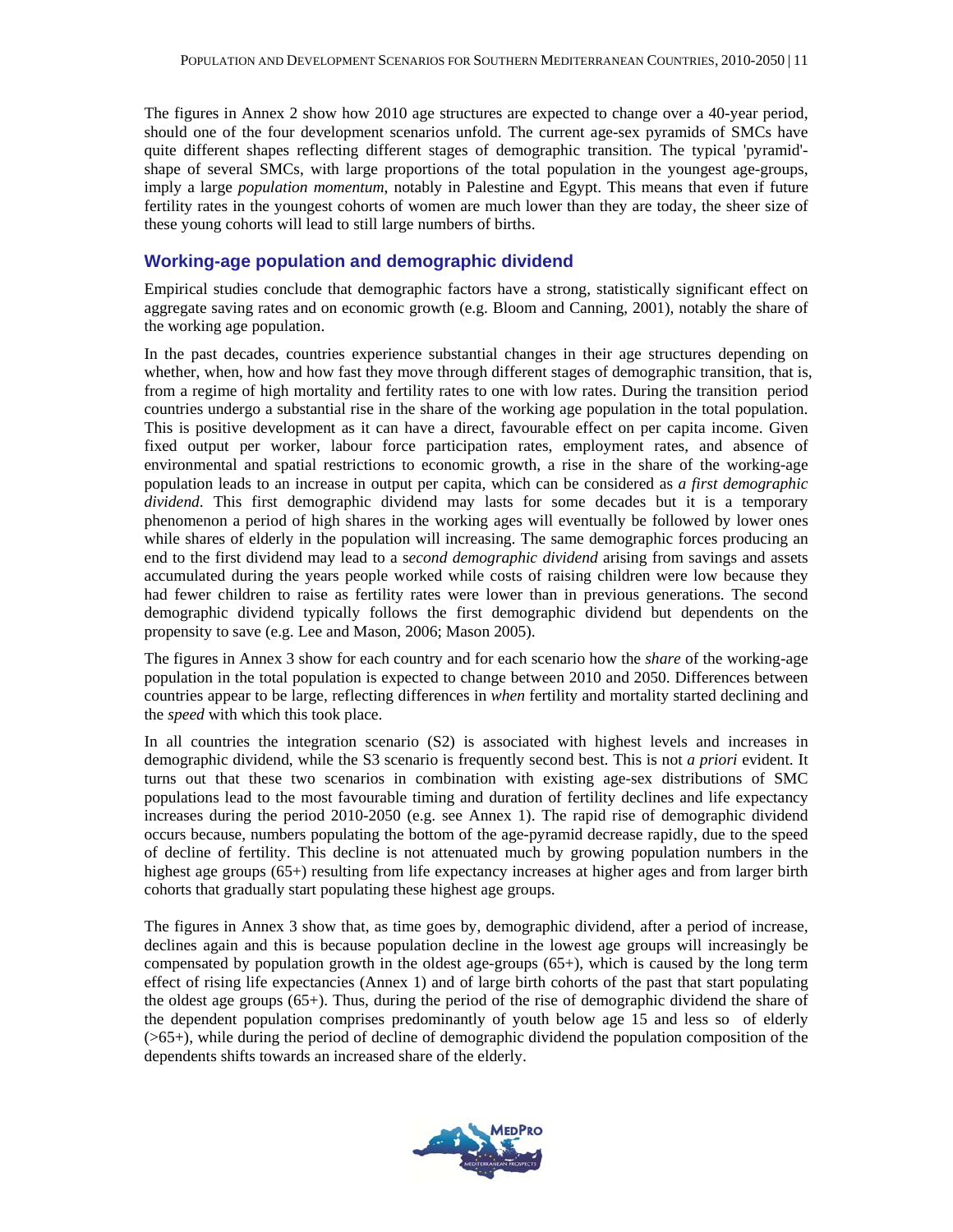l

The figure also shows that for the majority of countries the peak level of the share of the working age population comes close to 70%. Furthermore, it shows that countries differ markedly regarding *when*  peak level shares are highest and for *how long* such high levels prevail. For most countries shares are still rising up to about 2035. Palestine, Jordan, and Syria though reach peak-level shares beyond 2050. Of the 11 countries, Palestine currently has the lowest working age population share (54.7 %) and the highest growth potential in terms of demographic dividend. Tunisia (69.6% in 2010) and Lebanon (70.1% in 2015) though have practically already reached peak-level demographic dividend but levels remain high at least up to 2035, after which working age shares will be rapidly decreasing and shares of elderly (Table 6) increasing. The figure shows that, compared to Libya and Algeria, Turkey benefits relatively longer from high levels of working age shares. The large differences between scenario results for Israel reflect the large effect that different international migration assumptions have on the size and composition of the population. For instance, the stress scenario (S4) assumes that outmigration rises to all-time height figures similar to the all-time high figures of immigration in the years following the establishment of Israel in 1948.

Though demographic dividend may be a necessary condition to economic growth it certainly is not a sufficient condition. To take full advantage of a situation of around 70% of SMC populations in the working ages, SMC governments and market sector enterprises must have set the stage for continuous economic growth to absorb growing numbers of people entering the labour market. Thus, employment rates<sup>1</sup> should remain stable or, preferably, increase, to ensure that increased numbers people looking for work can get it.

Table 5 shows trends in employment rates in SMC countries and main EU countries (ILO, 2012). Employment rates of men in SMCs are high and frequently higher than in EU countries. To a high degree this reflects the necessity of men to work and care for the family because women in most of these Islamic countries have cultural restrictions to participate in the labour market. This is illustrated by the large differences between male and female employment rates in SMCs as compared to the differences in EU countries.

The table also shows that in the past decade employment rates of men in most SMCs have remained fairly stable or slightly increased, except for Palestine, Syria and Turkey where rates declined. Apart from Syria, female employment rates have remained either stable at low levels or increased. Only in the case of Syria rates for women clearly declined even further. The low participation rates of both men and women in Palestine are likely to reflect the problematic political and economic conditions. To date, Palestinians highly depend on employment opportunities in Israel and Jordan. All scenarios foresee rapid Palestinian population growth and rising numbers in the working ages (Figures 3 and 4), numbers that are unlikely to be absorbed in local labour markets should the BAU- or stress scenarios (S1 and S4) materialize.

To cope with declining shares of working age populations, for most SMCs beyond 2035, a way out is to increase female labour force participation. To date, women in SMCs are a relatively untapped source for economic growth so investing in their educational attainment, occupational skills and labour force participation is not only wise from an ethical point of view, also from an economic point of view, notably in countries where working age shares are decreasing, such as in Tunisia, Lebanon, and Turkey.

<sup>&</sup>lt;sup>1</sup> The employment rate or employment-to-population ratio is defined as the proportion of a country's working age population (e.g. 15-64) gainfully employed. It is one of four indicators to measure progress in Millennium Development Goal 1b (achieving full and productive employment and decent work for all, including women and young people". Limitation of the indicator is that it does not weigh job-quality, working conditions, and adequacy of income derived from being employed (ILO, 2012).

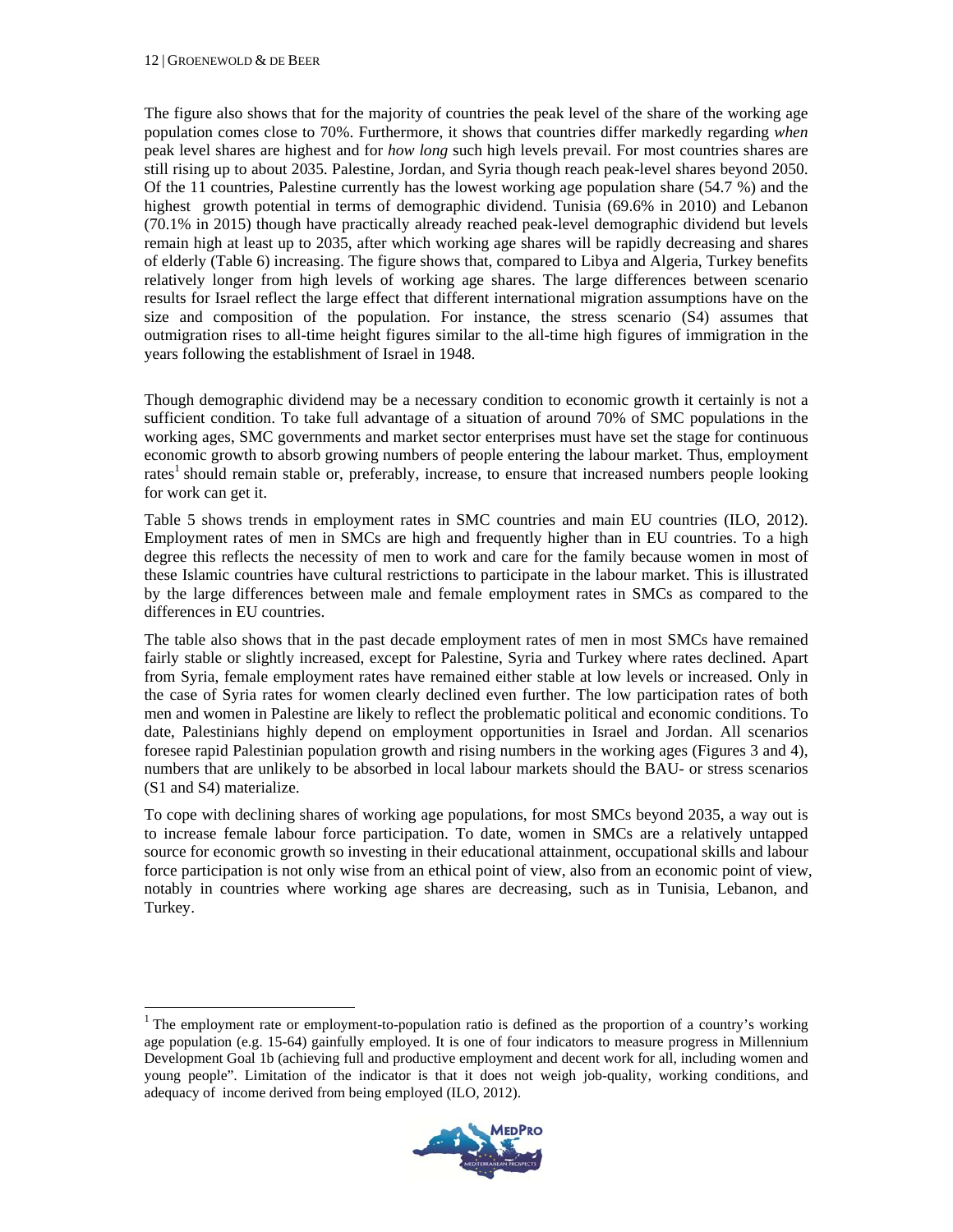|                    |    | 2000 |       |    | 2005 |       |    | 2010        |       |
|--------------------|----|------|-------|----|------|-------|----|-------------|-------|
|                    | M  | F    | $F-M$ | M  | F    | $F-M$ | M  | $\mathbf F$ | $F-M$ |
| Algeria            | 54 | 9    | $-45$ | 62 | 13   | $-50$ | 64 | 15          | $-49$ |
| Egypt              | 69 | 18   | $-51$ | 71 | 18   | $-53$ | 70 | 22          | $-48$ |
| Israel             | 56 | 48   | $-8$  | 56 | 50   | -6    | 58 | 54          | $-4$  |
| Jordan             | 60 | 12   | $-48$ | 60 | 11   | -49   | 59 | 15          | $-44$ |
| Lebanon            | 65 | 19   | $-46$ | 65 | 21   | $-44$ | 65 | 22          | $-43$ |
| Libya              | 67 | 28   | $-39$ | 70 | 30   | $-40$ | 72 | 30          | $-42$ |
| Morocco            | 68 | 26   | $-42$ | 69 | 27   | $-42$ | 68 | 26          | $-42$ |
| Palestine (O.P.T.) | 57 | 12   | $-45$ | 49 | 15   | $-34$ | 49 | 16          | $-33$ |
| Syria              | 75 | 18   | $-57$ | 71 | 14   | $-57$ | 67 | 12          | $-55$ |
| Tunesia            | 61 | 20   | $-41$ | 59 | 22   | $-37$ | 60 | 23          | $-37$ |
| Turkey             | 69 | 25   | $-44$ | 64 | 22   | $-42$ | 63 | 26          | $-38$ |
|                    |    |      |       |    |      |       |    |             |       |
| Sweden             | 64 | 57   | $-7$  | 63 | 57   | -6    | 63 | 57          | $-5$  |
| U.K.               | 66 | 51   | $-15$ | 66 | 52   | $-13$ | 63 | 53          | $-10$ |
| France             | 57 | 46   | $-12$ | 58 | 49   | -9    | 57 | 49          | $-7$  |
| Germany            | 63 | 45   | $-18$ | 59 | 46   | $-13$ | 62 | 50          | $-12$ |
| Italy              | 56 | 31   | $-25$ | 57 | 36   | $-22$ | 55 | 36          | $-19$ |
| Spain              | 60 | 33   | $-27$ | 63 | 41   | $-22$ | 54 | 43          | $-11$ |

*Table 5: Trends in employment rates in SMC's and selected EU countries* 

#### **The elderly**

Last but not least, scenario results indicate that the number of persons in the age group 65+ is expected to grow considerably in various countries. The first signs of ageing populations are clearly illustrated by the age pyramids of Algeria, Lebanon, Tunisia and Turkey. Another way of looking at this aspect of ageing is shown in Table 6 by means of old-age dependency ratios (ODR). ODRs are expressed as percentages and relate the number of persons of age 65 and older to the number of persons in the working-ages 15-64 years. Such ratios describe the population base for financing the cost of health care for the elderly which increase as people grow older. A substantial part of the working age population needs to be gainfully employed to provide the financial basis for this health care. However, this group is not only a cost-factor to the economy. Accumulated wealth and savings are likely to be higher at higher ages. If part of this is invested in the economy, growth in the share of the elderly in the population can be interpreted as increase of a second type of demographic dividend (Mason and Lee, 2007; Lee and Mason, 2006; Mason 2005).

The figures in Table 6 show even more clearly that the 2010 age distributions of all SMCs in 2010 are those of relatively young populations compared to populations of EU countries. On average, in the EU, there are about four persons in the working age population vs. one person of age 65 or older. In the Palestine population (OPT) though there are about 20 persons in the working age range vis. one person of age 65 or older. In Israel the situation is quite different from neighbouring Palestine and looks more like the situation in the EU. In Israel, there are only about six persons of working age that need to support one person of age 65 or older. However, the GDP per capita of Israel is much higher than of Palestine. Old-age dependency ratios are on the increase in SMCs, but they lag far behind EU values.

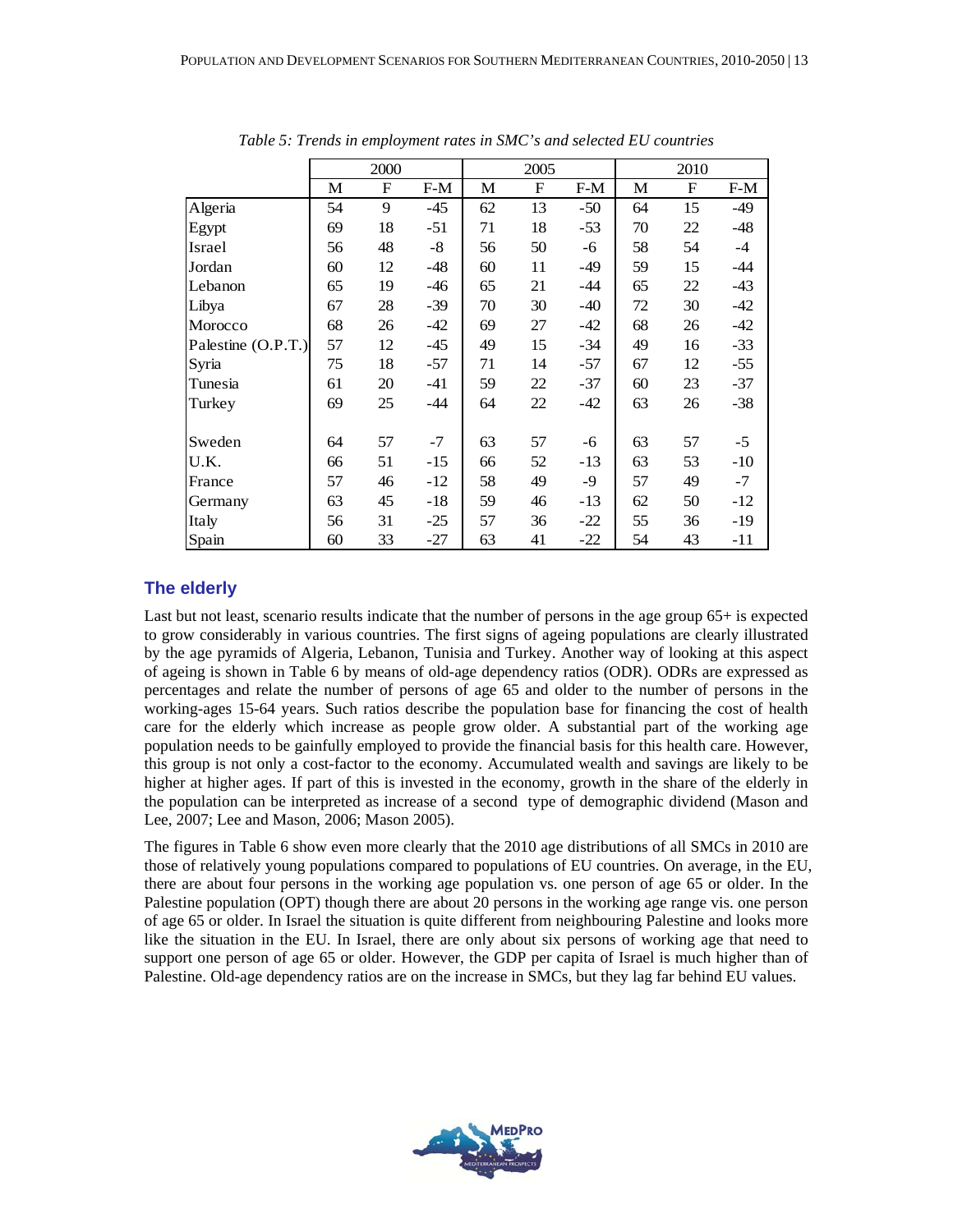|             | 2010 |    |                | 2030           |                |    | 2050           |                |    |  |
|-------------|------|----|----------------|----------------|----------------|----|----------------|----------------|----|--|
|             |      | S1 | S <sub>2</sub> | S <sub>3</sub> | S <sub>4</sub> | S1 | S <sub>2</sub> | S <sub>3</sub> | S4 |  |
| Algeria     | 7    | 11 | 12             | 12             | 11             | 23 | 27             | 28             | 23 |  |
| Egypt       | 8    | 11 | 12             | 12             | 11             | 16 | 19             | 20             | 15 |  |
| Israel      | 17   | 21 | 19             | 20             | 23             | 26 | 20             | 24             | 34 |  |
| Jordan      | 7    | 6  | 7              | 7              | 6              | 14 | 15             | 17             | 14 |  |
| Lebanon     | 11   | 15 | 15             | 16             | 16             | 26 | 24             | 29             | 37 |  |
| Libya       | 7    | 10 | 11             | 11             | 10             | 24 | 27             | 29             | 28 |  |
| Morocco     | 8    | 13 | 14             | 14             | 13             | 21 | 25             | 27             | 20 |  |
| O.P.T.      | 5    | 6  | 6              | 6              | 5              | 9  | 10             | 11             | 8  |  |
| Syria       | 7    | 10 | 10             | 10             | 9              | 15 | 16             | 17             | 14 |  |
| Tunisia     | 10   | 16 | 16             | 17             | 15             | 28 | 31             | 33             | 28 |  |
| Turkey      | 9    | 14 | 15             | 16             | 14             | 25 | 29             | 30             | 22 |  |
| <b>EU27</b> | 26   |    |                | 38             |                |    |                | 50             |    |  |

*Table 6. Old-age dependency ratios of SMCs and EU27 (rounded percentages)* 

The figures also reflect that the demographic transition from high fertility and mortality rates to low ones started relatively late (1980s) compared to countries in Europe and that the speed of the decline is different. By 2050 about half the number of SMCs (Egypt, Jordan, OPT, Morocco, Syria, Turkey) will still not even come close to the average 2010 old-age dependency ratio of EU27 countries. Only few SMCs (Lebanon, Israel) will have dependency ratios by 2050 resembling the EU27-average of 2030.

# **Policy implications**

We developed four political-economic development scenarios for SMCs and hypothesized about how present values of indicators of demographic behaviour might change should they be shaped in a different context. Using conventional population projection methodologies, we derived four scenario estimates for each country's population in terms of future population size and age-sex structures for the period 2010-2050. We focussed on analyzing future trends in (1) population growth at regional and country levels, (2) growth of working age populations and potential demographic dividend, and (3) ageing aspects in view of future cost and benefits of this group.

Results show that in spite of declines in fertility rates in SMCs, populations are still growing fast and far more so than populations of EU countries do. During the 2010-2050 period SMC populations are expected to grow considerably, from about 280 million to a figure between 395 and 426 million while EU27 populations only grow from about 500 to 525 million people. We found that the margins between lowest and highest scenario estimates are not large for predictions of short term population growth. For instance, the largest difference in 2020 is between the BAU scenario estimate (323.3 million) and the stress scenario estimate (319.5 million), which is 3.8 million or about 1% only. This is small difference is not surprising because much of the population growth in these countries is already embedded in the current size and shape of age-sex pyramids of these countries. A phenomenon called 'population momentum'. In the long term though, population estimates become more sensitive to differences in scenario assumptions. However, such differences are attenuated because effects of specific fertility and mortality scenarios cancel out to some extent. For instance, in the alliance scenario (S3) the population-increasing effect of rising life expectancy is partially offset by the population-reducing effect of declining fertility. Another issue is that the rather widely different scenario assumptions about net numbers of international migrants turned out to have little overall

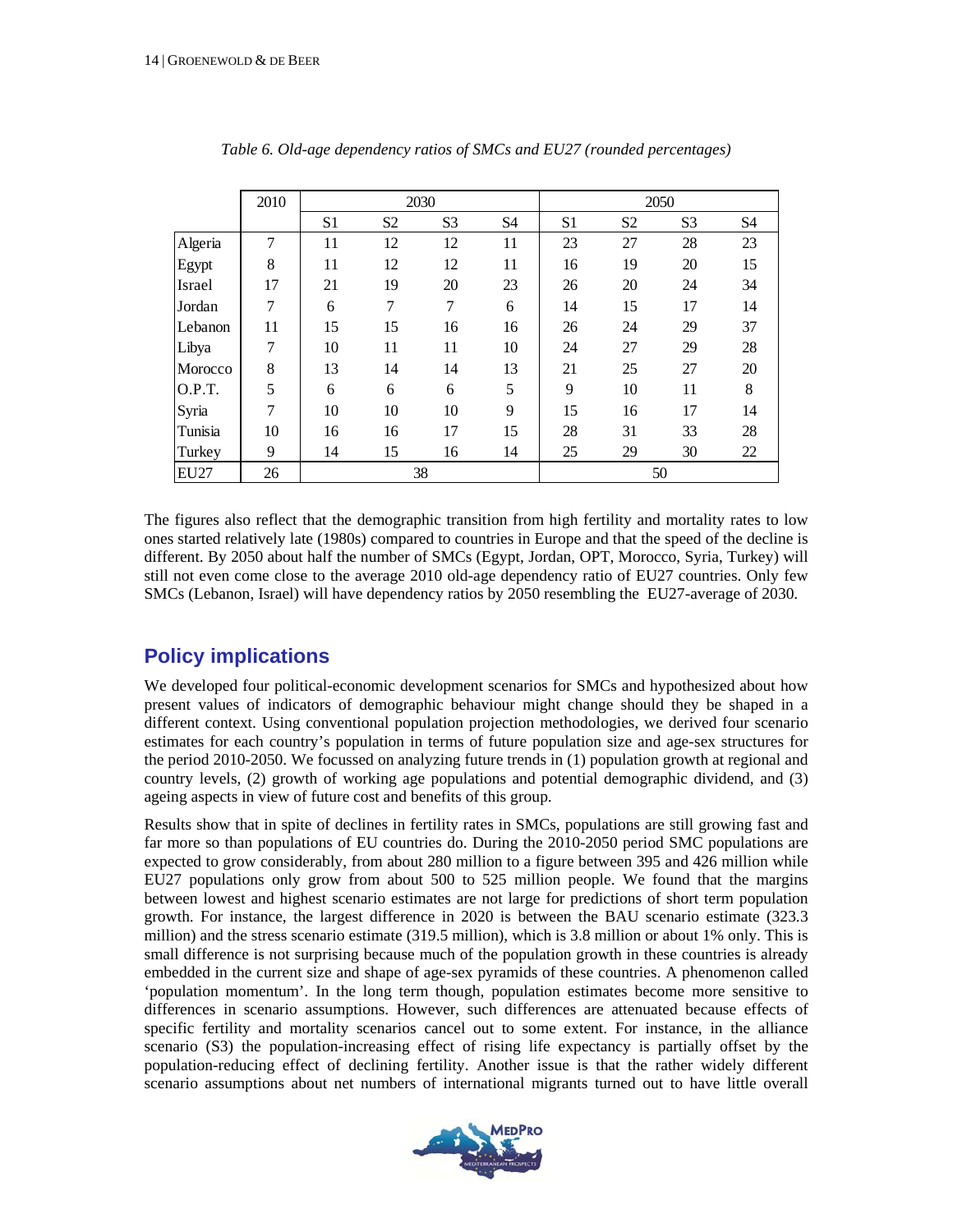impact on expected population growth for some countries because net numbers turned out to be small relative to total population size, as in the case of Turkey and Egypt.

We then examined scenario estimates for working age populations. Growth of the working age population is considered a *demographic dividend* because, other things being equal, growing numbers of potential workers means increases economic production and earnings. Whether and to what extent SMC economies take advantage of demographic dividend depends on the political and economic climate in the country, region and world, the presence of creative and effective policy makers and planners, and environmental and ecological conditions permitting sustainable economic growth.

We found that in the coming decades most SMCs will either experience increases in numbers and relative size of working age populations, or they experience stabilization of already high numbers and shares. Thus, the window-of-opportunity to demographic dividend is opening or already open to SMCs. However, to cash-in on demographic dividend only a limited time frame is available as the window-of-opportunity starts closing around 2035. Furthermore, the perks of demographic dividend may equally turn into *demographic penalty* if employment opportunities do not adequately increase too. Should employment rates remain the same or even decline, such as in the case of Syria and Palestine, then numbers of unemployed increase posing a burden to the society, causing social unrest and political instability. Labour migration, frequently a safety-valve in the past for excess (unemployed) population, will become more difficult because receiving countries, such as EU countries, despite expected labour force shortages, increasingly prevent immigrants to enter that do not have vocational skills to properly integrate into the labour market and socio-cultural environment of receiving countries.

From a demographic point of view, the Arab Spring could have started 10-15 years ago, leaving more time to rebuild and reforming SMC societies. To date, governments are urged to take the lead by stepping up efforts to develop and implement effective measures contributing to political stability, economic-, employment- and income growth. Such efforts include improvement of availability, quality and access to education and vocational skills development (in particular for young women), adaptation of human resource development to envisioned labour market requirements, improvement of infrastructures, and reduction of government regulations to those contributing to economic growth, protection against labour and ecosystem exploitation, and stimulating ethnic and religious tolerance.

An emerging issue is that ageing becomes a phenomenon to reckon with in some countries (e.g. Israel, Tunisia, Lebanon, Turkey) after about 2035. This means that the health system has to be transformed to be able to cope with disease pattern changes. This means a shift in focus, from mainly dealing with infectious and preventable diseases of children and mothers to typical old-age diseases related to lifestyle (overweight, diabetes) and degenerative diseases (cancers). The growing numbers of elderly incur increased (health) costs, but these will be significantly reduced if the integration or alliance materializes (S2 or S3 scenarios). This is because another type of demographic dividend can be expected which is the wealth and savings that the elderly accumulated during the years they participated in the labour force. These accumulations will reduce dependency and stimulate the economy as savings are generally may be either reinvested or consumed by the elderly.

If the BAU or stress scenarios unfold the expected economic conditions will be unfavourable in SMCs. This may increase emigration pressure among young adults, which may lead to a brain drain of the relatively small group of well-educated young adults in SMCs to EU countries. There, highly skilled labour and people with 'desirable skills' are becoming scarce as most EU countries, in contrast to SMCs, face shrinking populations in the working ages. Should the integration or alliance scenarios unfold, the future for young adults will be much brighter and may even lead well-educated, pioneering children of SMC country emigrants, born in the countries of destination, to return to the home-land of their parents to explore possibilities of a future over there. This kind of migration has already been observed among enterprising and well-educated children of Turkish emigrants born in Germany who explore their options in the currently booming Turkish economy.

The population and development scenarios were developed at a time when various countries in the region are going through a major transition period of fighting for political freedom and

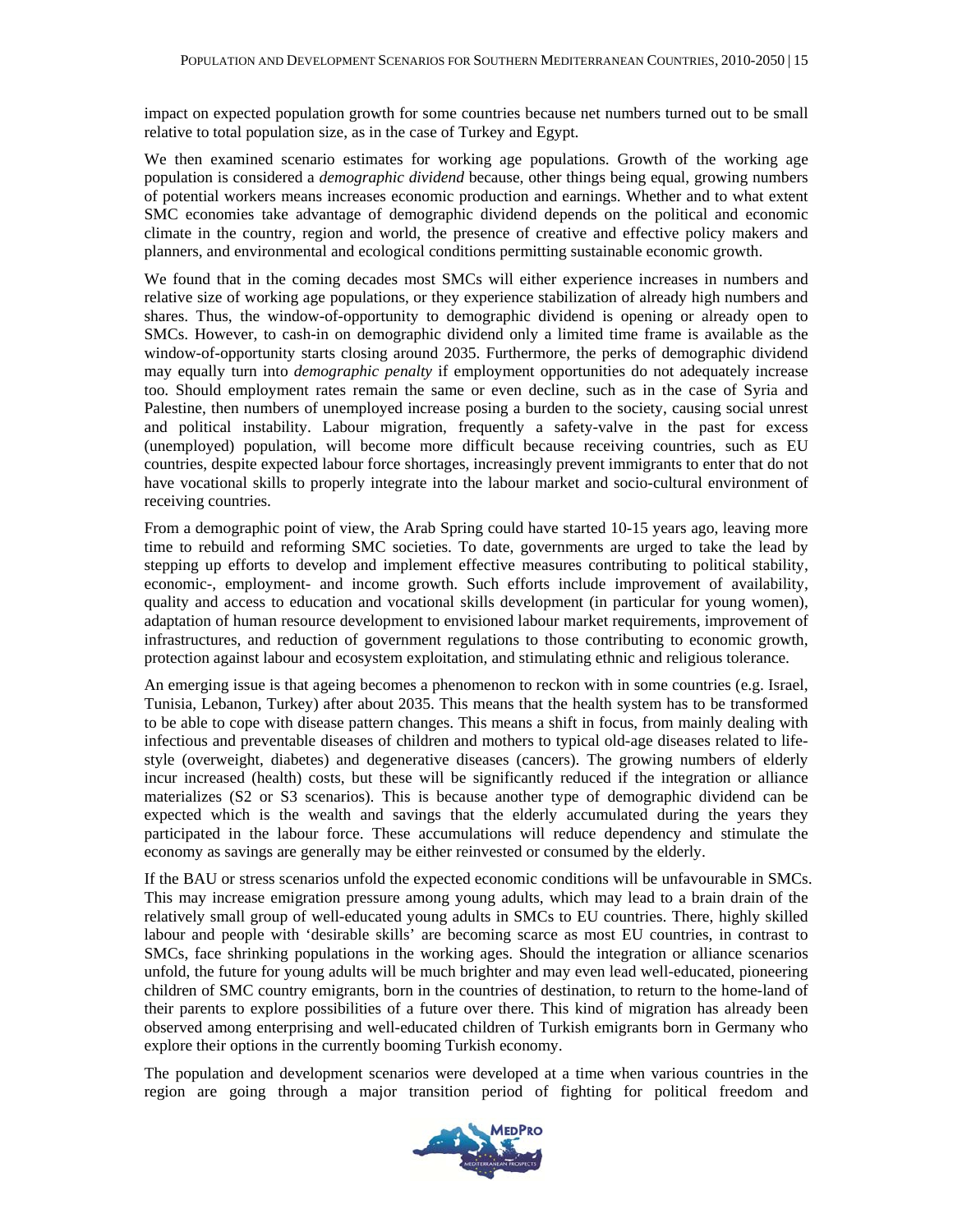democratisation, and for different government structures. To date, the outcome is yet uncertain. We made the assumption that by 2015 the situation would have returned to a more or less stable situation in the sense we assume that new political contexts will not lead to major changes in demographic behaviour. But is this assumption reasonable if the Arab Spring protests and political mayhem spreads over the entire region, leading to the establishment of anti-western, conservative Islamic governments in all SMCs? More specifically, can the results of the presented population scenarios encompass a population growth trajectory of societies governed by such governments?

We think the answer is affirmative, and most certainly in the intermediate term, say up to 2030, for the following reasons.

*Firstly*, the 'population momentum' embedded in the current age-sex pyramids of SMCs means that population growth during the 2010-2030 period is rather insensitive to sudden changes in fertility and mortality rates. Past high fertility rates created large birth cohorts that will reach reproductive age about 15-20 years later. Although having fewer births per woman than older generations, the sheer size of these birth cohorts means that the absolute number of births is high. Therefore, reinforced by declining mortality rates, these will continue to grow for years to come despite the decline in fertility rates in the past two decades. With respect to the international migration component of population growth, even if all persons who even slightly oppose lifestyles according to conservative Islamic law would all intend to emigrate or flee from SMCs, the actual numbers departing would be limited by immigration and asylum restrictions in receiving countries. After 2030 the effects of changes in fertility and mortality rates would show up but population growth effects would still be attenuated if the new political context leads to both higher fertility and mortality rates, because effects would to a certain extent cancel out.

*Secondly*, the establishment of an anti-western, conservative Islamic government may raise fears about a population explosion in these countries. However, there is little evidence that the presence of a government inspired by conservative Islamic values, Shiite or Sunni, necessarily leads to higher fertility and higher population growth rates. The cases of Iran and Saudi Arabia are illustrative.

With about 77 million people, the size of Iran is between that of the two largest SMCs, Egypt and Turkey. Since 1979, after the ousting of the western-oriented Shah of Persia, Iran has an anti-western and conservative Shiite Islamic government, initially under the leadership of Ayatollah Khomeini. Before 1979, Iran was open to western modernisation and life-style influences but the number of children (TFR) per woman between 1960 and 1979 hovered between 6.8 and 6.0 children per woman. However, after the establishment of the Islamic government in 1979, fertility rates dropped rapidly to about 1.9 in 2010, below replacement level fertility (i.e. 2.1 children). Furthermore, the trend in declining mortality rates was only interrupted for about 7 years, shortly before and after the establishment of the Islamic government. While life expectancy increased from 45 years in 1960 to about 55 in 1977, it then dropped to 50 years by 1984. However, after the firm establishment of the Islamic government the past trend in life expectancy improvement picked up again leading to a life expectancy of 72 years in 2010 (UN, 2012). Saudi Arabia, with its size of 26 million people about the size of Morocco and Syria, is the core area of Sunni Muslim tradition. There, too, the average number of children per woman fell in past decades, from more than 7 children before 1978 to about 2.8 children in 2010, while life expectancy increased from about 45 years in 1960 to about 74 years in 2010 (UN, 2012). Islamic countries are also going through a period of demographic transition, which is interrupted temporarily by changes in the socio-political signature of their governments.

*Thirdly*, the influence that governments and other macro-level factors have on micro-level demographic behaviour of individuals should not be overrated. There are many examples where governments have failed to influence the behaviour of individuals, notably if the proposed behaviour is not in concordance with aspirations of individuals, couples or social groups. The strict norms and values promoted by religious leaders and their followers in governments may in practice only be implemented by a minority of the population. For example, despite of the pro-natalist and antiabortion stance of the Vatican, Catholic Italians have reduced their number of births rapidly in recent decades to a level below replacement. Furthermore, they legalised abortion back in 1978, and abortion

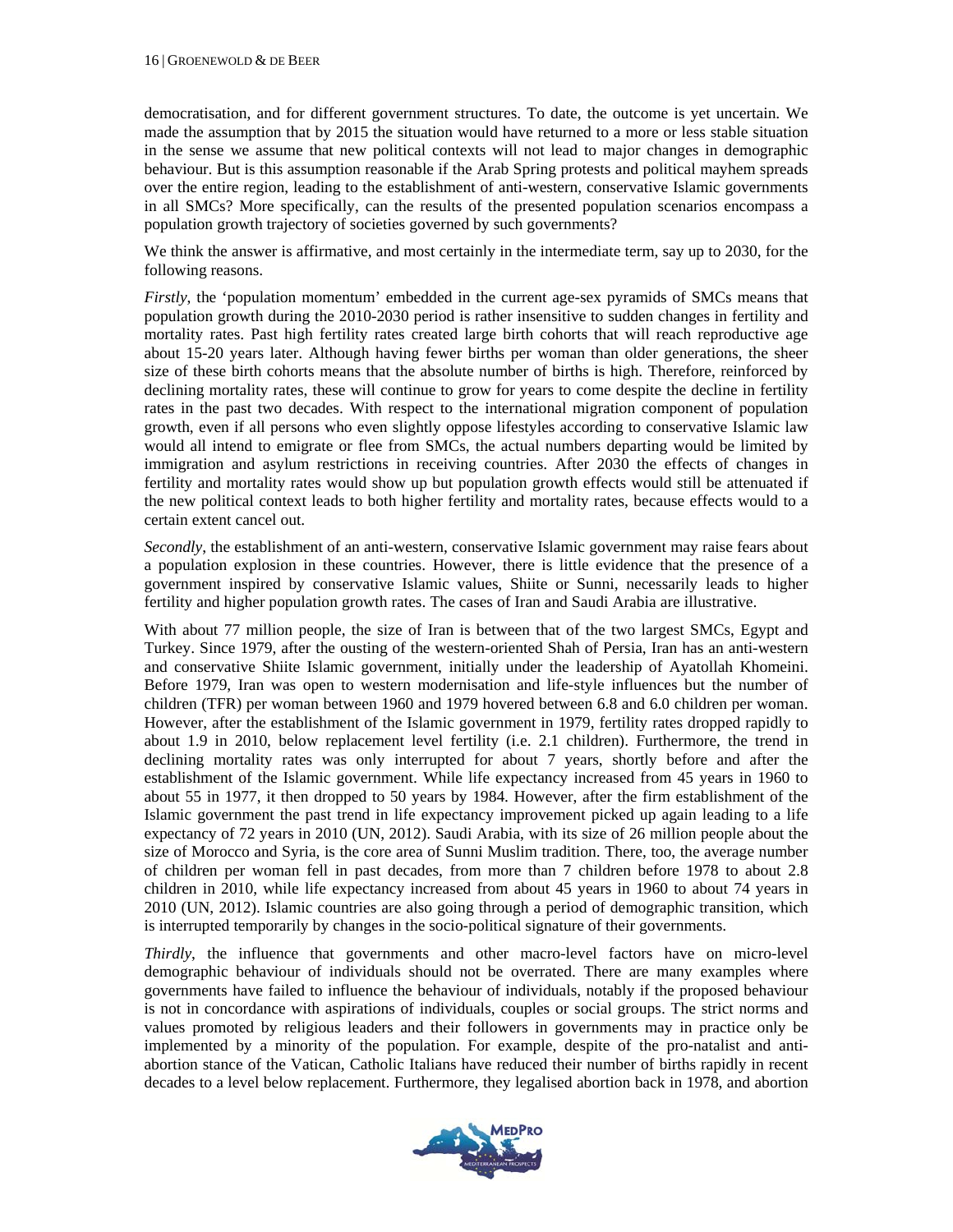rates are still fairly high. Other types of examples can be found in the Sub-Saharan region where governments tried, with the financial support and advice of international organisations, mostly in vain, to control fertility or safe-sex behaviour by conveying messages to the public about the small familynorm and safe-sex behaviour. This is because sensitisation of the public through the media (and church or mosque) is a necessary but most certainly not a sufficient condition. Other, more pervasive factors at the community, household and individual level mean that people decide to behave differently and do not necessarily follow the will of governments or the clergy. Factors such as educational attainment, wealth status and aspirations, gender norms, values and roles, and perceived costs and benefits of rearing children may lead to attitudes and behaviour of individuals that are resilient to change in a specific direction. Irrespective of the precise factors and causal mechanisms involved, evidence suggests that the impact of religious leaders on reproductive (and other) decisions of couples is limited and often overrated, irrespective of the prevailing faith in countries or regions.

*Fourth*, more on the political front, it remains to be seen whether conservative Islamic regimes would see an advantage in converting the decline in fertility in SMCs in order to boost population growth even further and beyond levels currently desired by couples, for instance by giving couples higher financial rewards for each additional child and by raising the moral status of high-parity women to warriors in a 'war-of-the-cradles' with Western nations (cf. Yasir Arafat, see: Steinberg, 1989). Such conservative Islamic governments may already have become aware of the present population growth momentum built into the age-structures of their populations. Thus, even without launching pro-natalist policies, population growth in SMCs will already be (much) higher than in EU countries and most other non-Islamic countries. If members of such governments are not yet aware of this, consulting the results of the MEDPRO population scenarios in this report might be instructive.

The above considerations convince us that future population trajectories of SMCs, irrespective of the presence of governments with strong or weak religious prescriptions, will develop somewhere between the high-low margins of predicted population size as indicated by the population projection results of the alliance (S3) and stress (S4) scenarios, respectively (see Table 5).

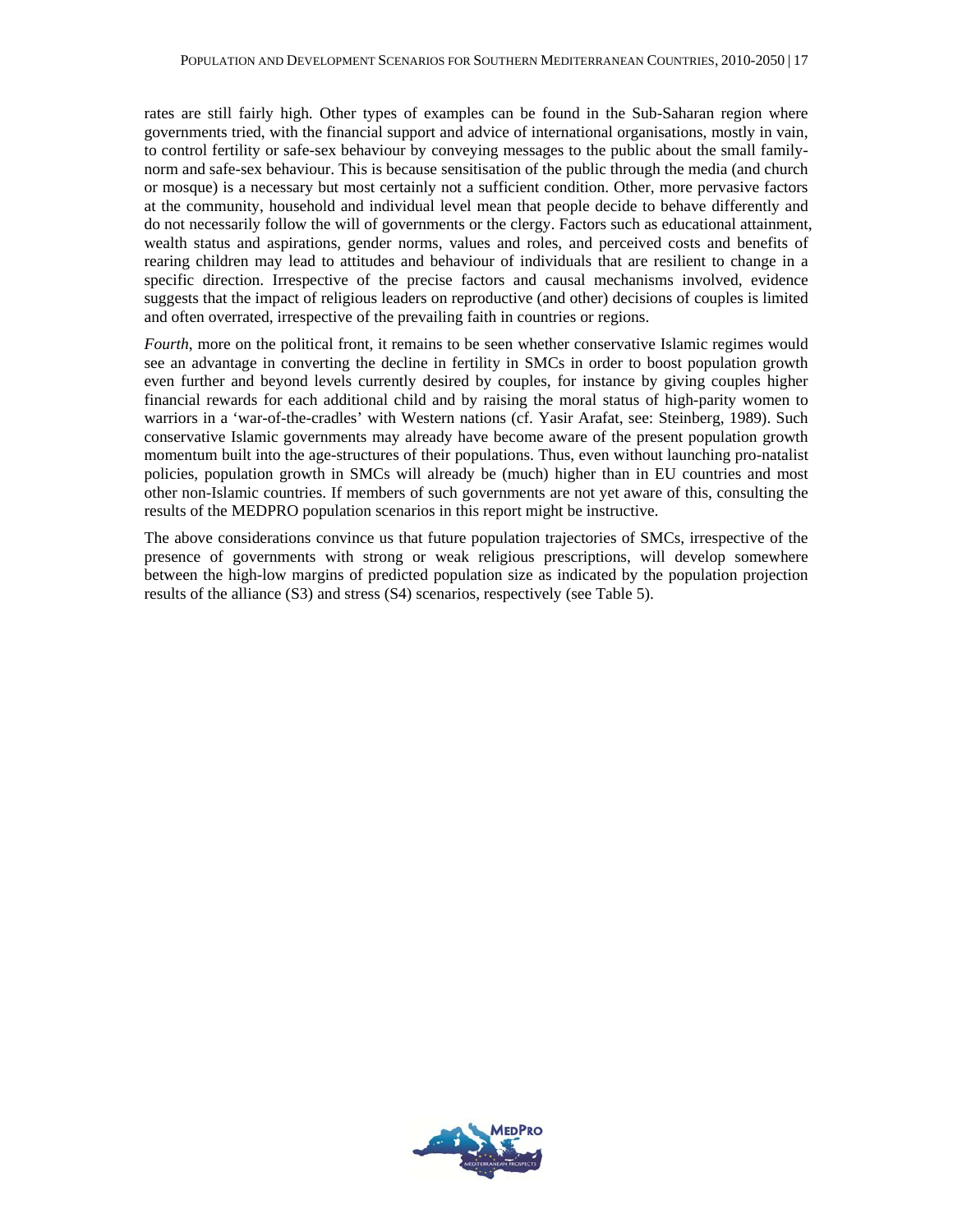## **References**

- Ayadi, R. and C. Sessa (2011), *What scenarios for the Euro-Mediterranean in 2030 in the wake of the post-Arab spring?,* MEDPRO Policy Paper No. 2, October, CEPS, Brussels http://www.medpro-foresight.eu/publication/what-scenarios-euro-mediterranean-2030-wakepost-arab-spring (accessed 7 June 2012)
- Bloom, D.E. and D. Canning, (2001), "Cumulative causality, economic growth, and the demographic transition", in P*opulation Matters: Demographic Change, Economic Growth, and Poverty in the Developing World*, N.Birdsall, A. C. Kelley, and S. W. Sinding, eds. Oxford: Oxford University Press, pp. 165-200.
- Boyle, P.J., K. Halfacree and V. Robinson (1998), *"*Defining and measuring migration", chap. 2 in *Exploring Contemporary Migration,* Boston, MA: Addison-Wesley.
- European Commission (2012). The European Neighbourhood Policy. http://ec.europa.eu/world/enp/faq\_en.htm#2.4 (accessed 7 June 2012)
- Eurostat. 2012. 'Eurostat online database : Population projections 2010-2060' http://epp.eurostat.ec.europa.eu/tgm/table.do?tab=table&init=1&plugin=1&language=en&pcod e=tps00002 (accessed 7 June 2012)
- Groenewold, G., de Beer, J., and C. Huisman (2012), "Population Scenarios for South Mediterranean Countries 2010-2050", MEDPRO report 2/2012, CEPS, Brussels, ISBN 978-94-6138-220-7**.**
- ICBS (2012), "Population, by Population Group", *Monthly Bulletin of Statistics*, Israel Central Bureau of Statistics, 7 February.
- Hilderink, H.B.M. (2004). *"Population and Scenarios: Worlds to Win?"* RIVM report 550012001/2004. RIVM, Bilthoven, The Netherlands.
- HUIPS (2009), "Turkey Demographic and Health Survey (TDHS). 2008", Hacettepe University Institute of Population Studies (HUIPS), Ministry of Health General Directorate of Mother and Child Health and Family Planning, State Planning Organization and European Union, Ankara, Turkey.
- ILO (2012) 'Key Indicators of the Labour Market (KILM)'. http://kilm.ilo.org/KILMnet/ (accessed 7 June 2012).
- Lee,R. and A.Mason (2006), "What is the Demographic Dividend?", *Finance and Development*, volume 43, number 3. http://www.imf.org/external/pubs/ft/fandd/2006/09/index.htm (accessed 7 June 2012)
- Lutz, W. and S. Scherbov (2004). Will Population Ageing Necessarily Lead to an Increase in the Number of Persons with Disabilities? Alternative Scenarios for the European Union. *European Demographic Research Papers 3.* Vienna Institute of Demography, Austrian Academy of Sciences.
- Mason, A. (2005), Demographic Transition and Demographic Dividends in Developed and Developing Countries", Paper for the UNDIESA Expert Group Meeting on Social and Economic Implications of Changing Population Age Structures, 31 August-2 September 2005, Mexico http://www.un.org/esa/population/meetings/Proceedings\_EGM\_Mex\_2005/mason.pdf
- Mason, A. and R. Lee (2007), "Transfers, Capital, and Consumption over the Demographic Transition" in *Population Aging, Intergenerational Transfers and the Macroeconomy,*  Robert Clark, Naohiro Ogawa, and Andrew Mason (eds) Cheltenham, UK: Edward Elgar.

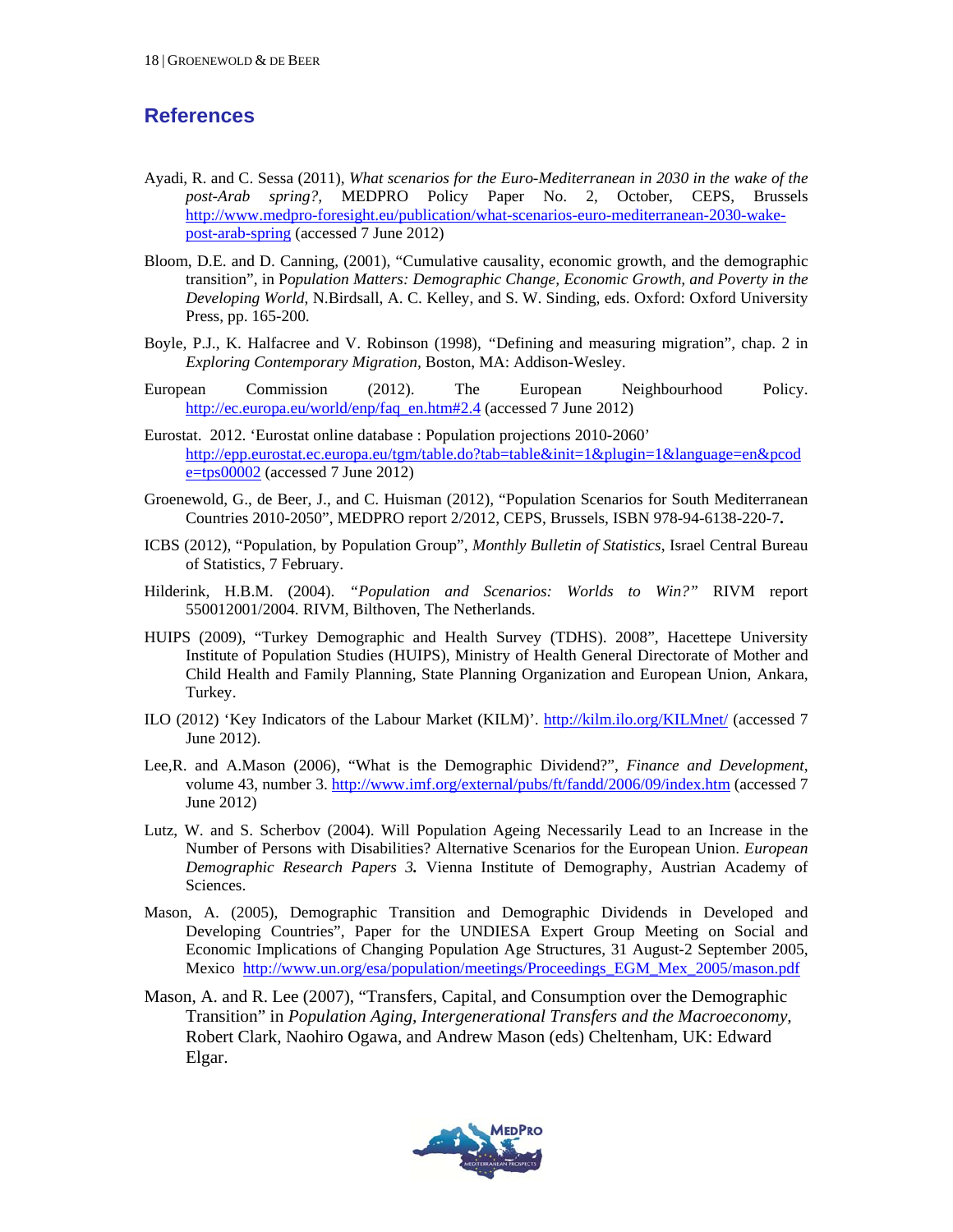- Neto, F. (2009), "International migration challenges in the ESCWA region", Regional Workshop on International Migration Statistics, Cairo, Egypt, 30 June - 3July.
- Oeppen, J. and J.W. Vaupel (2010)," Broken Limits to Life Expectancy", *Science*, 296: 5570: pp. 1029 – 1031. http://www.sciencemag.org/content/296/5570/1029.short (accessed 7 June 2012)
- Preston, S.H., P. Heuveline and M. Guillot (2001), *Demography: Measuring and Modelling Population Processes*, Oxford: Blackwell Publishers.
- Rees, P, Gaag van der, N., Beer, J., and F. Heins (2012, forthcoming), "European Regional Populations: Current Trends, Future Pathways and Policy Options", *European Journal of Population.*
- Rogers, A. and L.J. Castro (1981), *Model Migration Schedules*, Research Report 81-20, International Institute for Applied Systems Analysis, Laxenberg, Austria.
- Sessa, C. (2011), *Technical report on qualitative scenarios of cooperation and development in the Euro-Mediterranean Region. MEDPRO D9.1*, Istituto di Study per l'Integrazione dei Sistemi, Rome.
- Steinberg, M. (1989), "The demographic dimension of the struggle with Israel as seen by the PLO", *The Jerusalem Journal of International Relations*, Vol. 11, No. 4, pp. 27-51.
- UN (1992), Preparing Migration Data for Sub-national Population Projections, ST/ESA/SER.A/127.
- UN (2011a), *World Population Prospects: The 2010 Revision,* Population Division of the Department of Economic and Social Affairs of the UN Secretariat. http://esa.un.org/unpd/wpp/index.htm (accessed 7 June 2012)
- UN (2011b), '*UN Global Migration Database v.0.3.6'*. http://esa.un.org/unmigration/index.aspx (accessed 7 June 2012)
- UN (2011c), '*Assumptions Underlying the 2010 Revision'*, Population Division of the Department of Economic and Social Affairs of the UN Secretariat http://esa.un.org/unpd/wpp/Documentation/pdf/WPP2010\_ASSUMPTIONS\_AND\_VARIANT S.pdf.
- UN (2012), 'Data online', UN Department of Economic and Social Affairs, New York http://www.un.org/esa/population/(accessed 7 June 2012).
- WHO (2011), 'Health statistics and health information systems', WHO Statistics 2011 http://www.who.int/healthinfo/statistics/mortality\_life\_tables/en/ (accessed 7 June 2012)

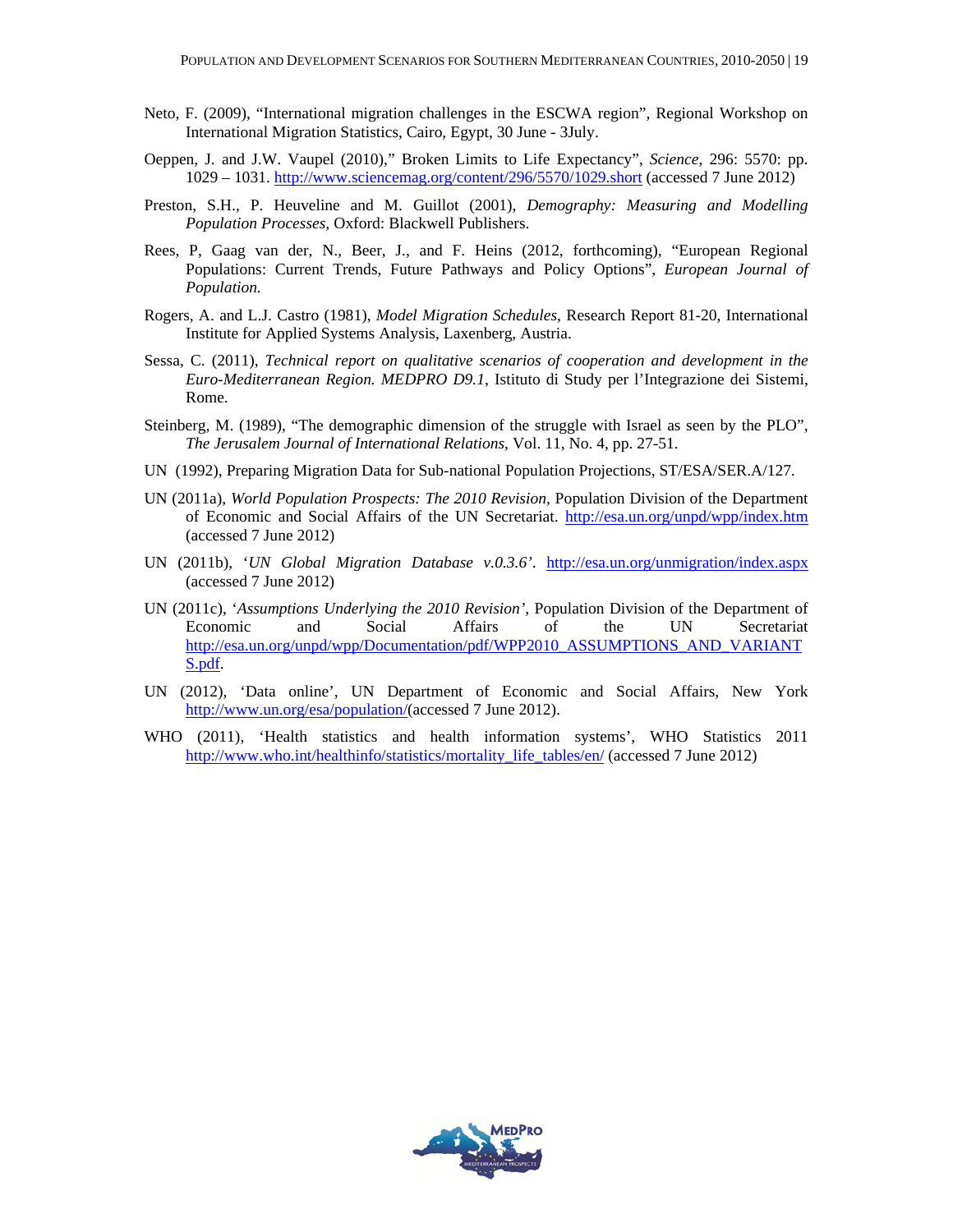# **Annexes**

|           |                                                                   | BAU scenario (S1)                                                            | Integration scenario (S2)                                                                                                                                                                                 | Alliance scenario (S3)                                                                                                                        | Stress scenario (S4)                                                                    |
|-----------|-------------------------------------------------------------------|------------------------------------------------------------------------------|-----------------------------------------------------------------------------------------------------------------------------------------------------------------------------------------------------------|-----------------------------------------------------------------------------------------------------------------------------------------------|-----------------------------------------------------------------------------------------|
|           | Model variables                                                   | Diversity remains                                                            | Convergence                                                                                                                                                                                               | Convergence                                                                                                                                   | Diversity remains                                                                       |
|           | Population Base year population                                   | Age-sex distribution 2010                                                    | Age-sex distribution 2010                                                                                                                                                                                 | Age-sex distribution 2010                                                                                                                     | Age-sex distribution 2010                                                               |
| Migration | Net number of migrants (NM). NM estimated by UN for the<br>by sex | 2010-2050 period, by cntry,<br>slightly adapted for 2010-15<br>in the region | 2010-2015=S1 NM 2010-2015<br>2015-2020=2 x S1 NM 2015-2020<br>2020-2030=back to S1 NM 2010-2020<br>due to Arab spring upheavel 2030-2050=linear change to highest<br>recorded (absolute) NM since<br>1950 | 2010-2015=S1 NM 2010-2020<br>2015-2020=S1 NM 2015-2020<br>2020-30=back to 50% S1 NM<br>in 2010-15<br>2030-50=linear change to<br>NM=0 by 2050 | 2010-2015=S1 NM 2010-15<br>2015-2050= S2 NM 2045-2050<br>but with opposite<br>$sign(-)$ |
|           | Mode of change                                                    | constant                                                                     | linear                                                                                                                                                                                                    | linear                                                                                                                                        | constant                                                                                |
|           | Age pattern of migration<br>(ASNM), by sex $^{\rm l}$             | Model Western Standard                                                       | Model Western Standard                                                                                                                                                                                    | Model Western Standard                                                                                                                        | Model Western Standard                                                                  |
| Fertility | <b>Total Fertility Rate</b><br>(TFR)                              | TFR 2010 level to<br>TFR= 2.1 (2050)                                         | TFR 2010 level to<br>TFR=1.5 (2050)                                                                                                                                                                       | TFR 2010 level to<br>TFR=1.8 (2050)                                                                                                           | TFR 2010 level to<br>TFR=2.4 (2050)                                                     |
|           | Mode of change                                                    | linear                                                                       | linear                                                                                                                                                                                                    | linear                                                                                                                                        | linear                                                                                  |
|           | Age pattern of fertility<br>(ASFR)                                | UN 2010-2050<br>medium variant                                               | UN 2010-2050<br>medium variant.                                                                                                                                                                           | UN 2010-2050<br>medium variant.                                                                                                               | UN 2010-2050<br>medium variant.                                                         |
| Mortality | Life expectancy at Birth, e(0),<br>by sex                         | 0.1250 life expectancy years<br>increase per calendar year                   | 0.1825 life expectancy years<br>increase per calendar year                                                                                                                                                | 0.2500 life expecancy years<br>increase per calendar year                                                                                     | 0.0625 life expectancy years<br>increase per calendar year                              |
|           | Mode change                                                       | linear                                                                       | linear                                                                                                                                                                                                    | linear                                                                                                                                        | linear                                                                                  |
|           | Age pattern of mortality<br>(ASDR), by sex                        | Constant WHO 2008 age<br>pattern of mortality, by cntry                      | Constant WHO 2008 age<br>pattern of mortality, by entry                                                                                                                                                   | Constant WHO 2008 age<br>pattern of mortality, by entry                                                                                       | Constant WHO 2008 age<br>pattern of mortality, by entry                                 |

#### Annex 1. Operationalization of migration, fertility, mortality assumptions

 $^{-1}$  United Nations (UN), (1992), Preparing Migration Data for Subnational Population Projections, pp41-44. New York. 1992.

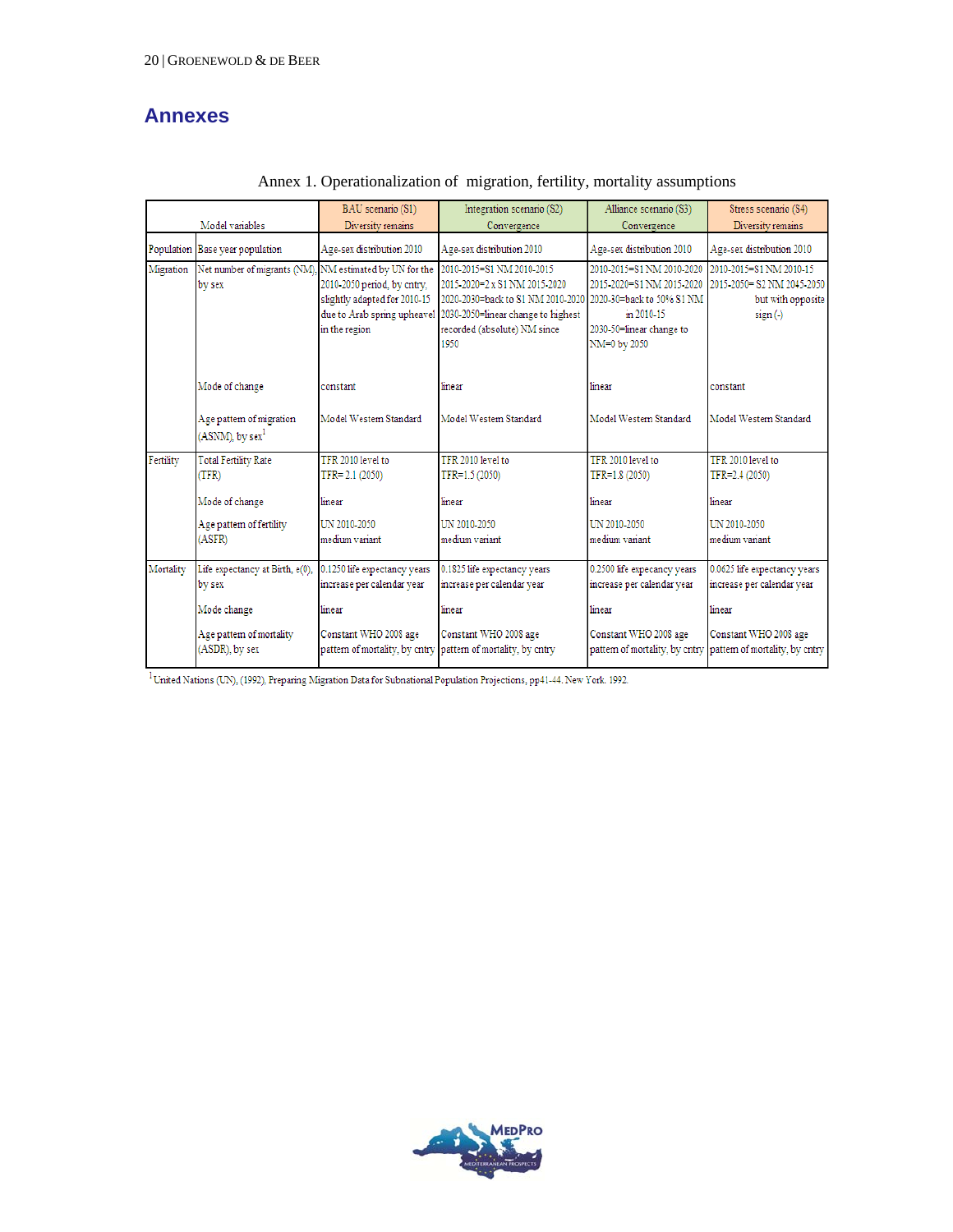

#### Annex 2. Current (2010) and estimated (2050) population pyramids of 11 SMCs, implied by four different development scenarios.

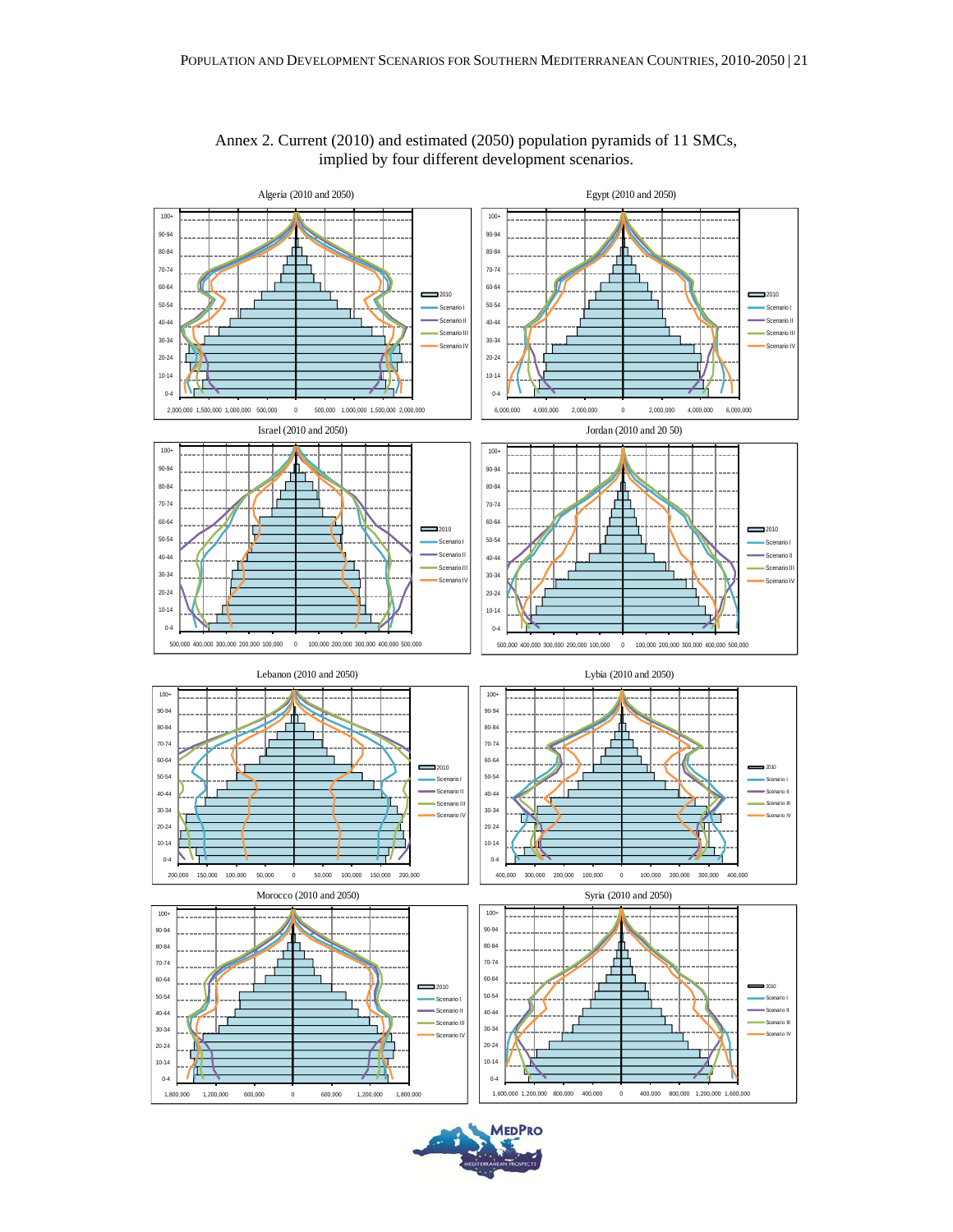

200,000

o

 $400,000$ 

600,000

 $200,000$ 

400,000

600,000

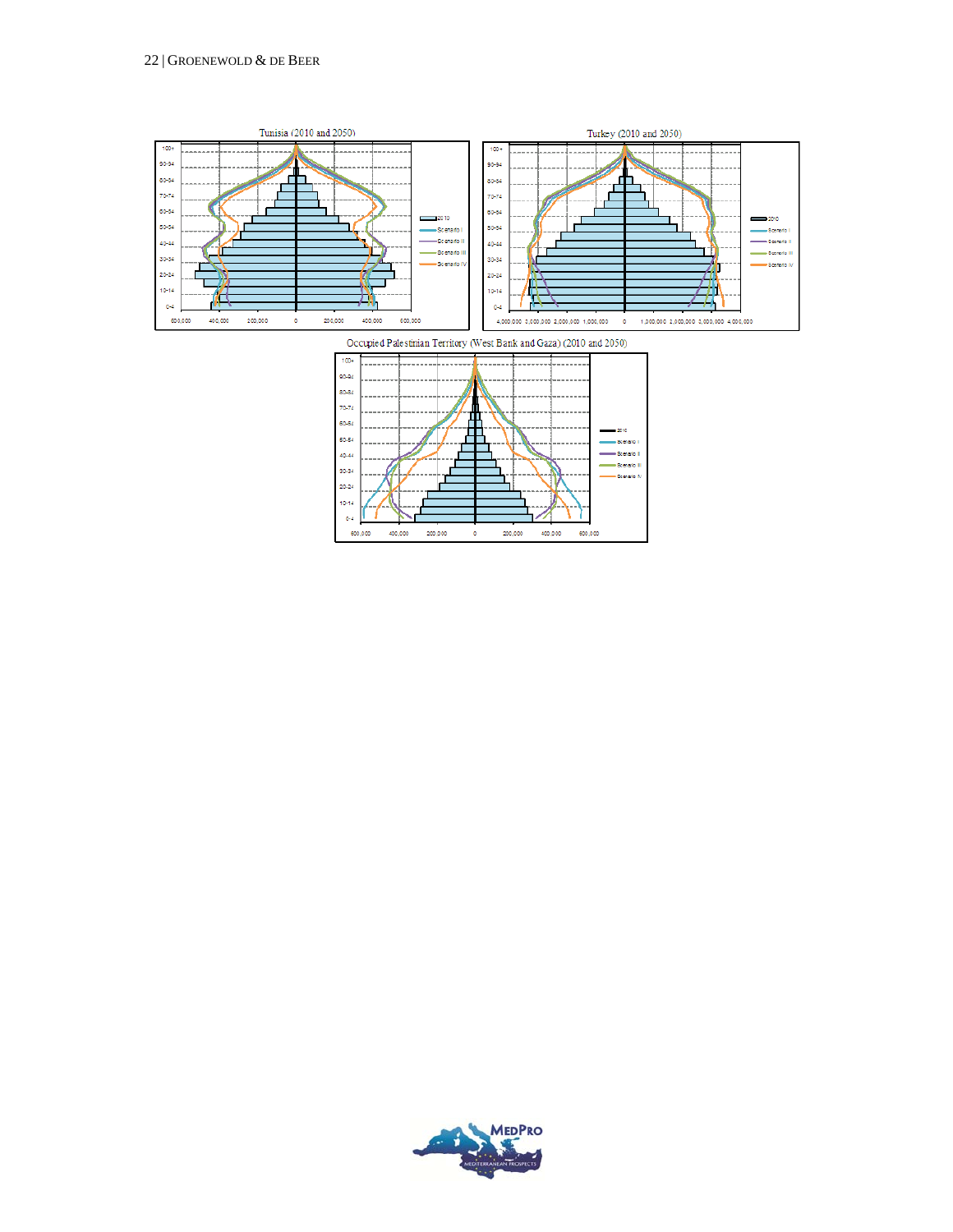